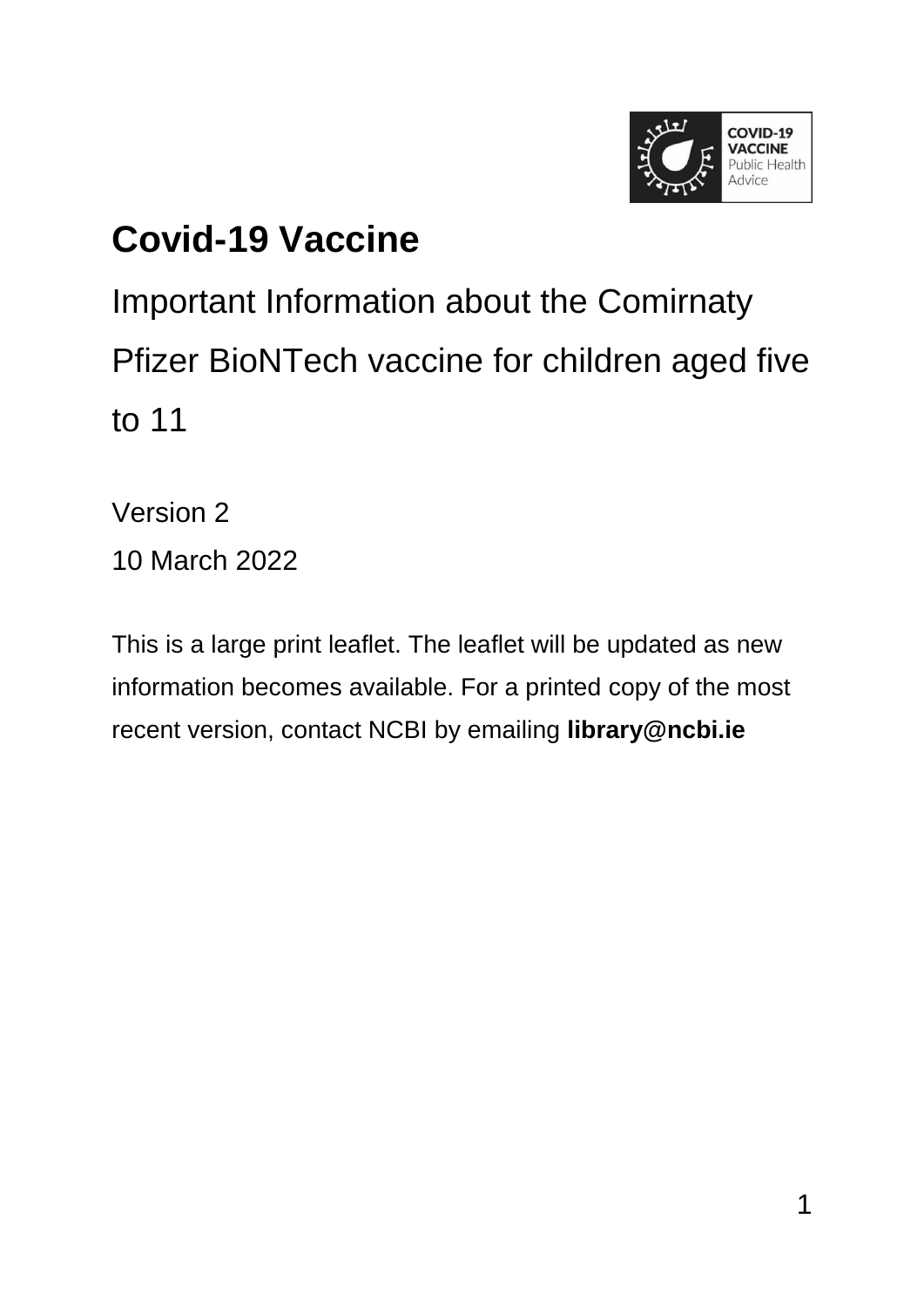### **About this leaflet**

This leaflet tells you about the COVID-19 – coronavirus – vaccine for children aged five to 11 years.

It tells you about:

- COVID-19 in children aged five to 11
- what the COVID-19 vaccine is
- the benefits of vaccination for children aged five to 11
- the risks of vaccination for children aged five to 11
- vaccine safety and side effects
- what to expect after their COVID-19 vaccine
- giving consent for their COVID-19 vaccine
- where you can get more information

**Please read this leaflet carefully. You can also talk to a healthcare professional, like your GP – Doctor – or Pharmacist, about the vaccine.**

### **You can also:**

- read the manufacturer's Patient Information Leaflet available on **[www.hse.ie/covid19vaccinePIL](http://www.hse.ie/covid19vaccinePIL)**
- discuss vaccination with your child or read the leaflet with them
- read the further information available on **[www.hse.ie](http://www.hse.ie/)**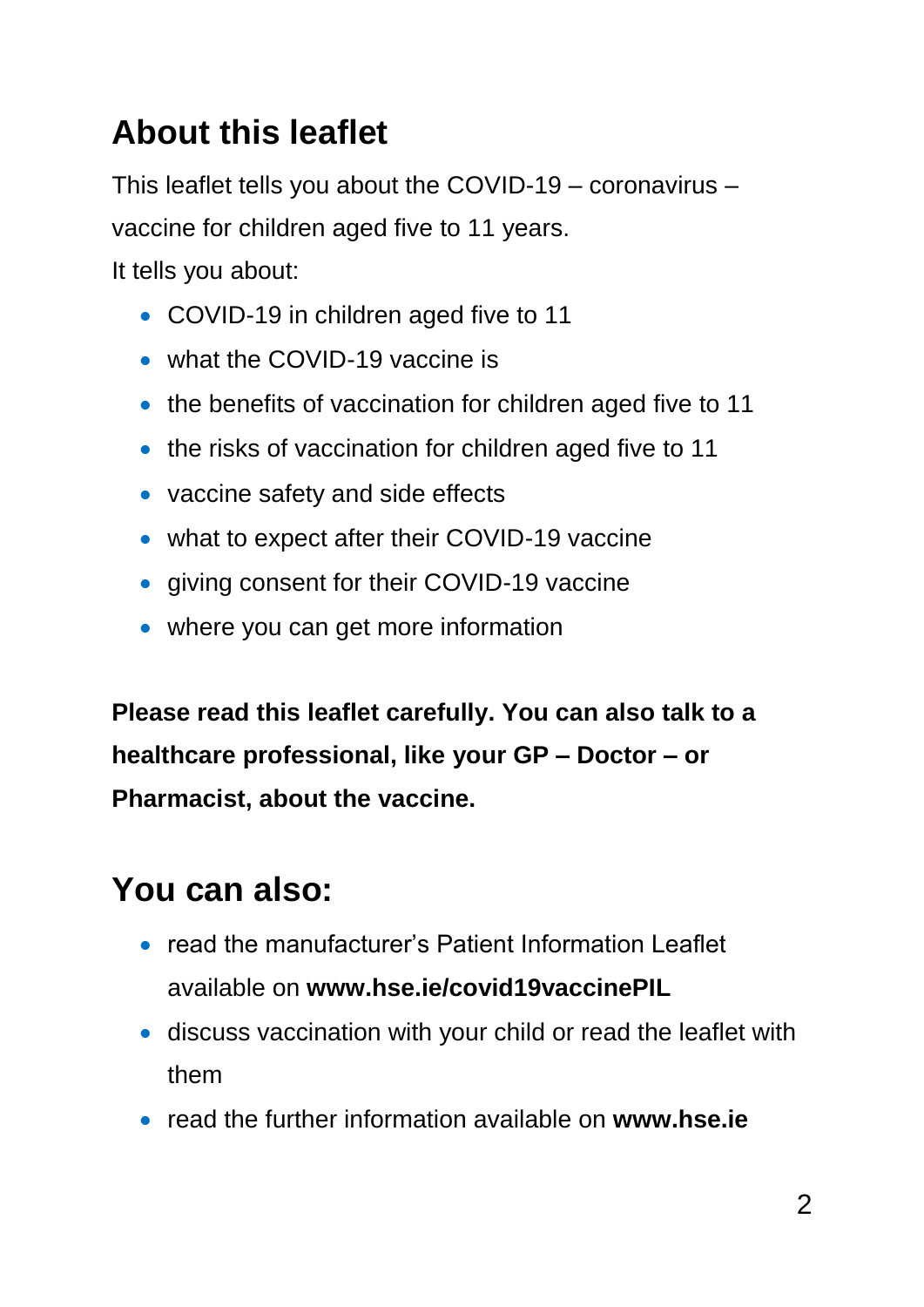### **About COVID-19**

**COVID-19 is an illness that can affect the lungs and airways, and sometimes other parts of the body. It's caused by a virus called coronavirus.**

COVID-19 is highly infectious. It spreads through the air through droplets produced when people cough or sneeze, or when they touch surfaces where the droplets have landed and then touch their eyes, nose or mouth.

#### **The most common symptoms of COVID-19 are:**

- a fever high temperature of thirty-eight degrees Celsius or above – including having chills
- dry cough
- fatigue

It can take up to 14 days following exposure to COVID-19 for symptoms to show. The symptoms can be similar to those of a cold or flu. Your child may not have all of these symptoms or they may just feel generally less well than usual.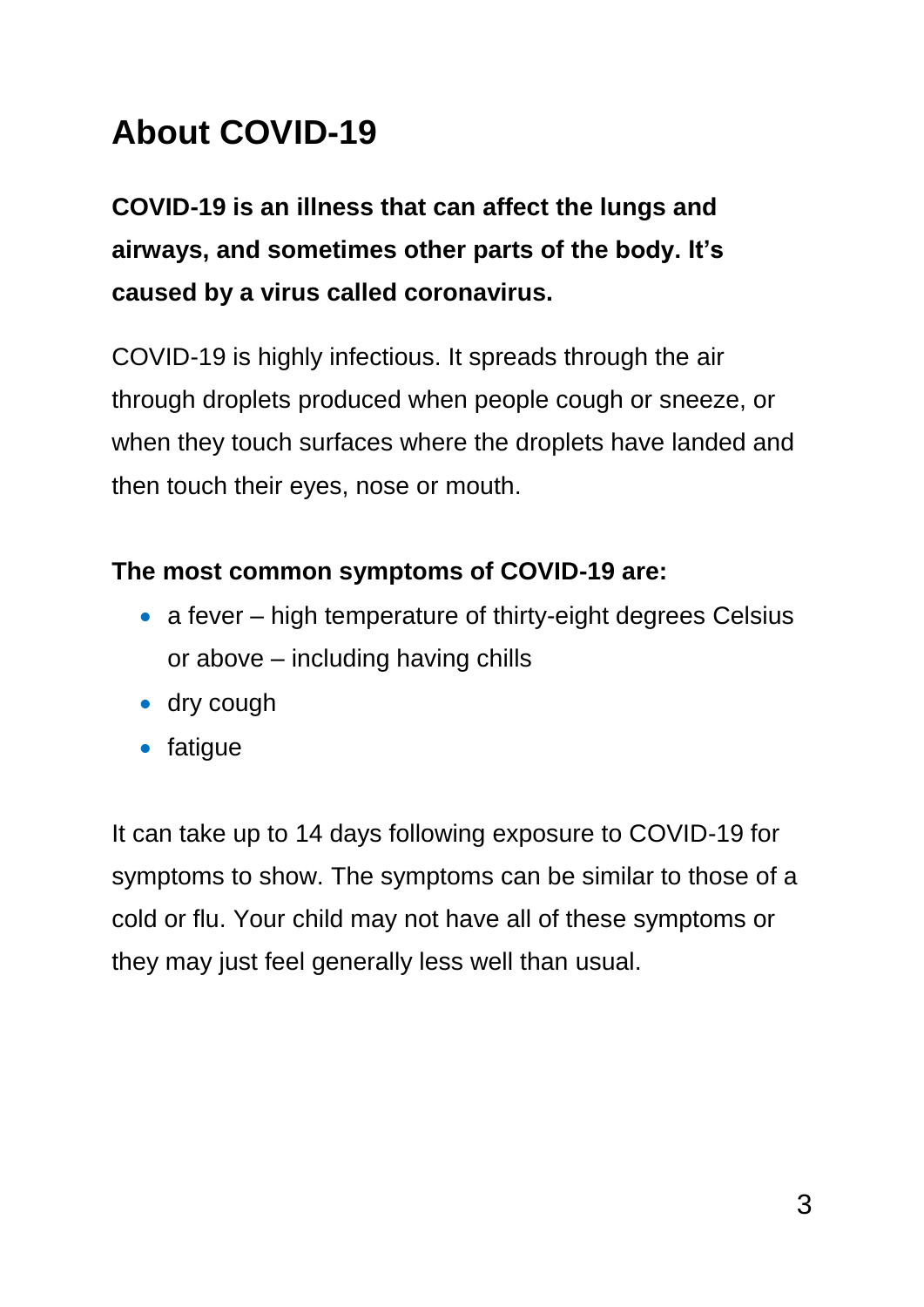If your child has any symptoms of COVID-19, they should selfisolate – stay in their room – until 48 hours after they feel better. You can check hse.ie to see if they need a COVID-19 test.

For more information on COVID-19, please visit **[www.hse.ie/coronavirus](http://www.hse.ie/coronavirus)** or call HSELive on **1800 700 700**.

#### **COVID-19 and children aged five to 11**

The vast majority of children in this age group who get COVID-19 have very mild symptoms or no symptoms at all. Having COVID-19 at this age can be disruptive as children have to miss school.

COVID-19 can cause serious illness, hospitalisation or death in children, but this is very rare.

Sometimes, symptoms connected to COVID-19 can continue for some weeks or months. This is called 'long COVID'. The risk of this condition is lower in children compared to adults. The risk of a child being hospitalised because of COVID-19 is very low, and the risk of any child needing intensive care treatment is extremely low.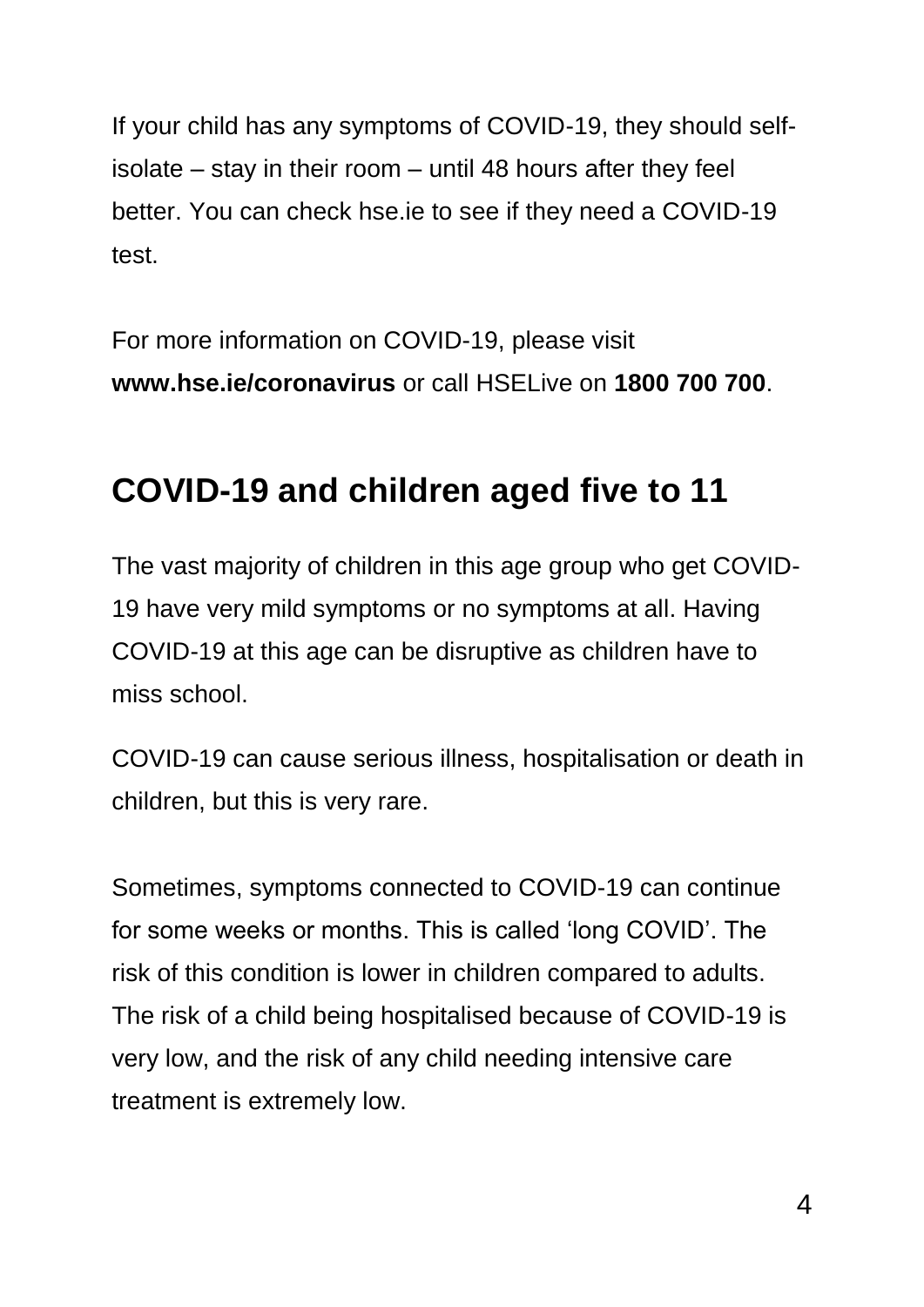Children with certain health conditions are at higher risk of severe illness and hospitalisation if they get COVID-19. However, in Ireland, 7 in 10 children admitted to hospital who had COVID-19 in this age group had no underlying health conditions.

Rarely, COVID-19 can cause a condition called Multisystem Inflammatory Syndrome – MIS-C – in children.

The condition causes pneumonia, inflammation of the heart and difficulty breathing. Most children with MIS-C recover after time in hospital or intensive care but some children have lasting side effects and a very small number can die. Most of the reported cases occurred in male children aged 1 to 14.

#### **What is the COVID-19 vaccine?**

A vaccine is a substance that should improve immunity – protection – to a particular disease. Vaccines teach the immune system how to protect people from diseases.

The evidence available says that the COVID-19 vaccine should offer your child protection from COVID-19. If children are vaccinated, this should also help reduce the numbers who become seriously ill or die from COVID-19 in our community.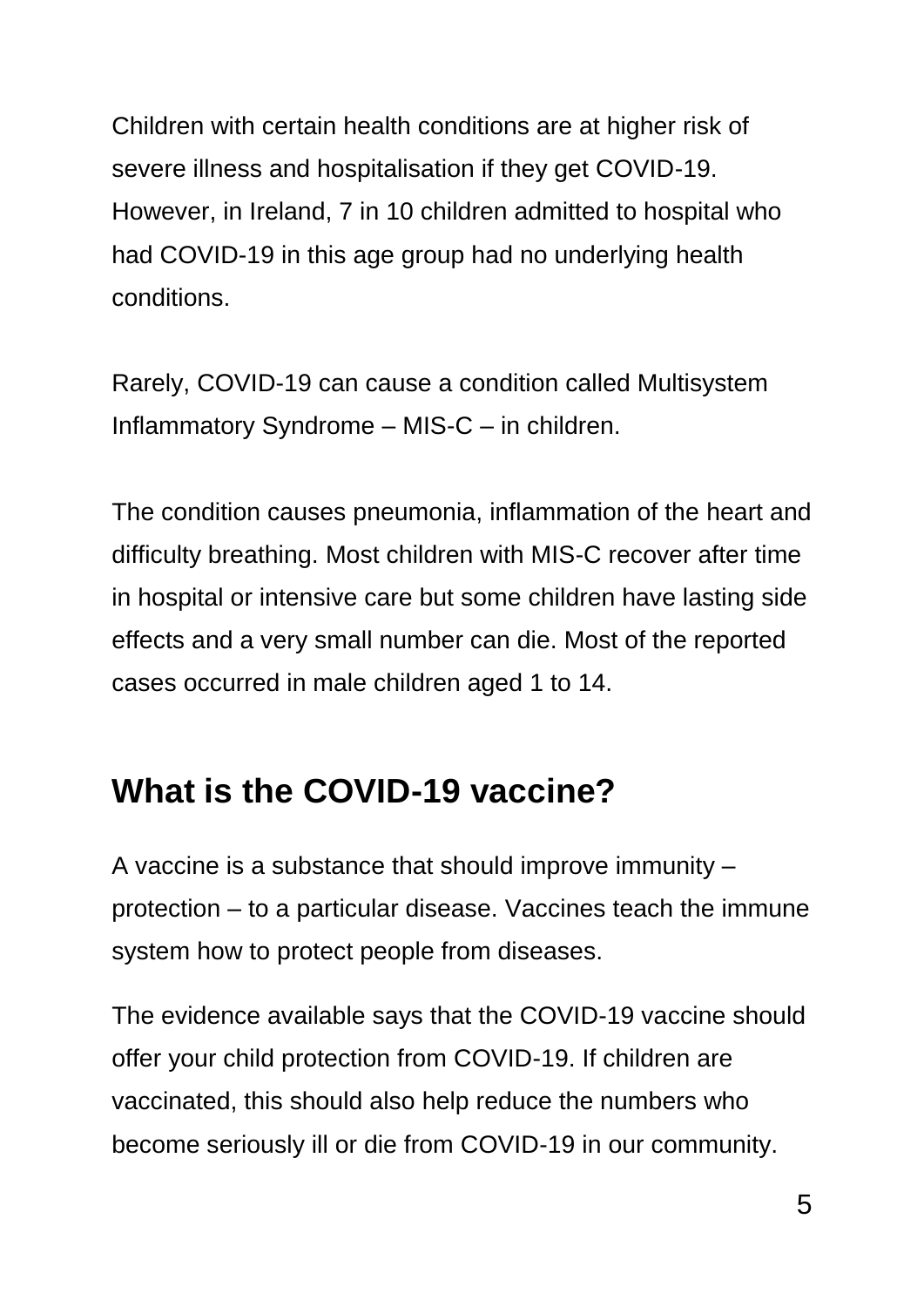#### **What vaccine is my child being offered?**

The vaccine your child is being offered is called Comirnaty – Pfizer/BioNTech.

This is an mRNA vaccine that teaches your child's body how to make a protein that will trigger an immune response, without using the live virus that causes COVID-19.

Your child's body then makes antibodies that help fight the infection if the COVID-19 virus enters their body in the future. Before vaccination, you will be asked to give consent for your child to get the vaccine and this consent will be recorded.

# **Why is the vaccine being offered to all children aged five to 11?**

Our aim in offering the vaccine to this population is to protect people and reduce the illness and deaths caused by this virus.

Getting a COVID-19 vaccine should protect your child and those around them from getting COVID-19. Though serious illness from COVID-19 is rare in this age group, they are even less likely to become seriously ill with COVID-19 if they are vaccinated.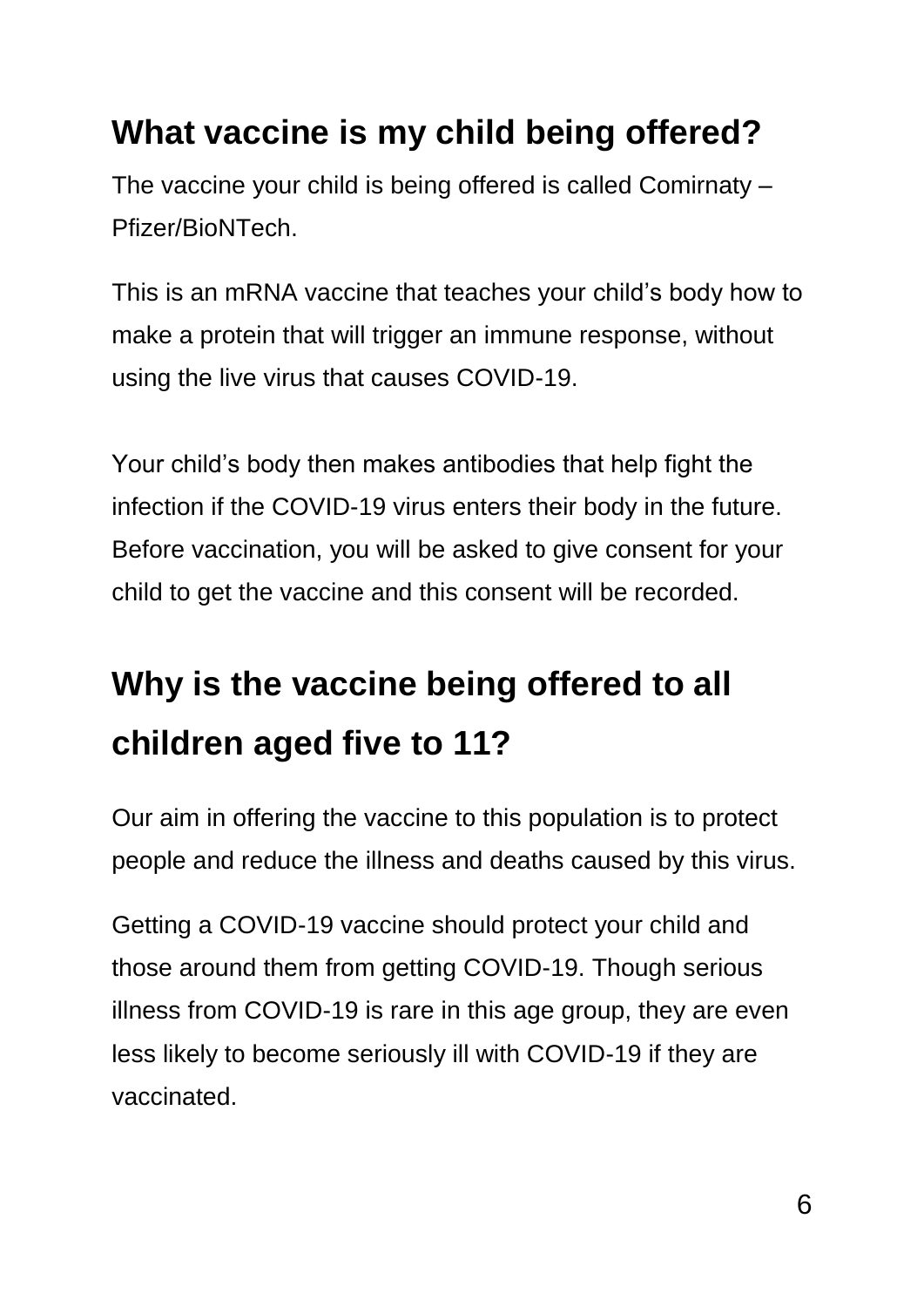COVID-19 vaccines are strongly recommended by the National Immunisation Advisory Committee – NIAC – for children aged five to 11 years who:

- have a health condition that puts them at high risk of severe illness if they get COVID-19
- live with a younger child or adult who is at risk of severe illness if they get COVID-19 e.g. another child with complex medical needs, or an immunocompromised adult.

For all children in this age group, the recommendation of NIAC is that the benefits of vaccination are greater than the risks from the vaccine.

The benefits include avoiding getting COVID-19, and extra protection from the rare risks of serious illness from COVID-19. Children who are vaccinated will be less likely to miss school and other activities because of COVID-19.

# **Is the vaccine effective for children aged five to 11 years?**

The clinical trial for the Comirnaty – Pfizer/BioNTech – vaccine showed that it was highly effective at preventing COVID-19 in children this age.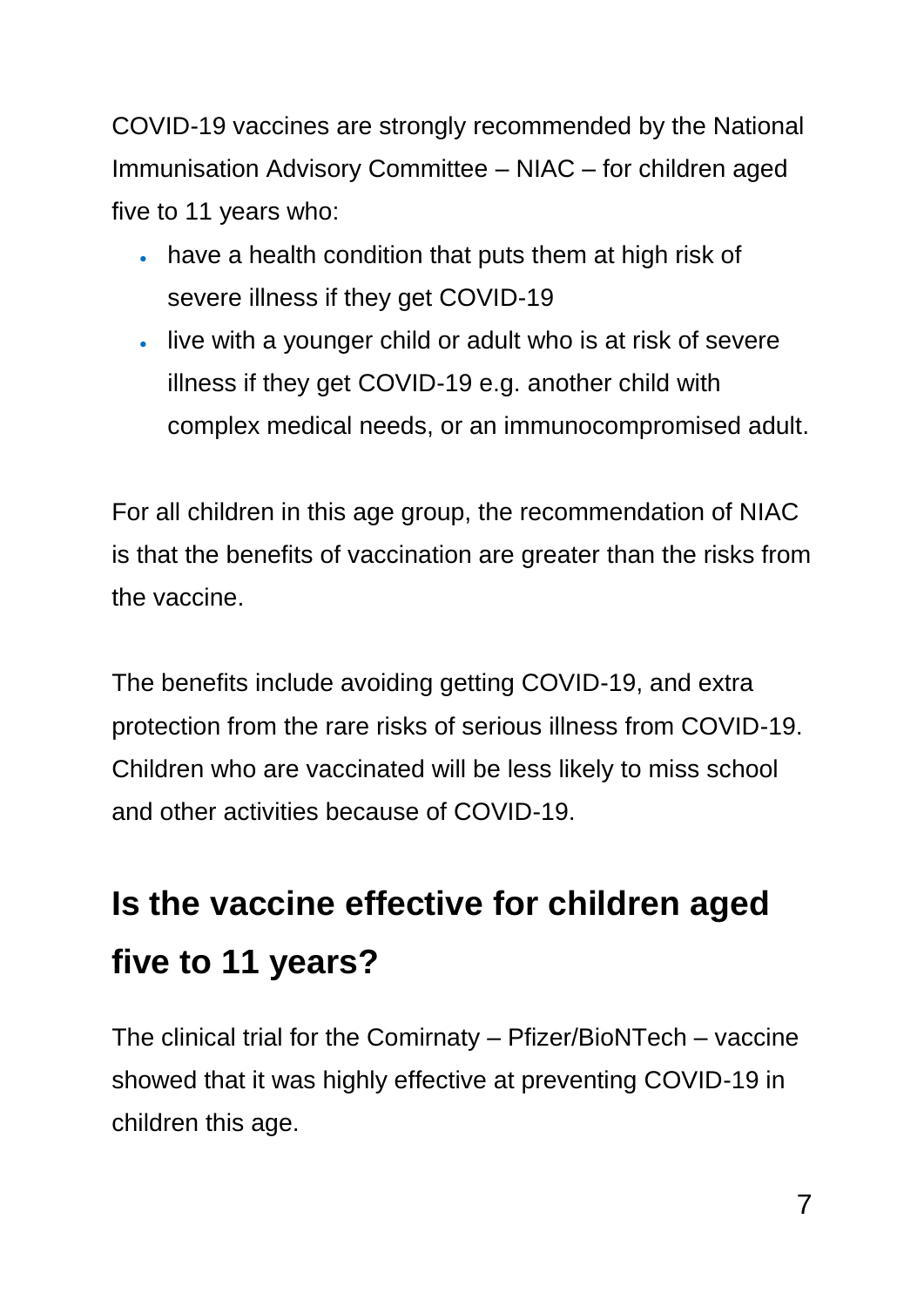# **Is the vaccine safe for children aged five to 11 years?**

The National Immunisation Advisory Committee recommends that children aged five to 11 years old be offered this COVID-19 vaccine.

This vaccine has been tested on thousands of people including over 2,000 children aged five to 11 years as part of clinical trials. No additional safety concerns were identified in the clinical trial for children in this age group.

This vaccine has also met strict standards of safety, quality and effectiveness, and been approved and licensed by regulators.

For Ireland, the regulator is the European Medicines Agency EMA – visit **www.ema.europa.eu** for more information. In order to be approved for use, the vaccine went through all the clinical trials and safety checks all other licensed medicines go through, following international standards of safety. Safety monitoring of all COVID-19 vaccines is constantly reviewed by the relevant authorities.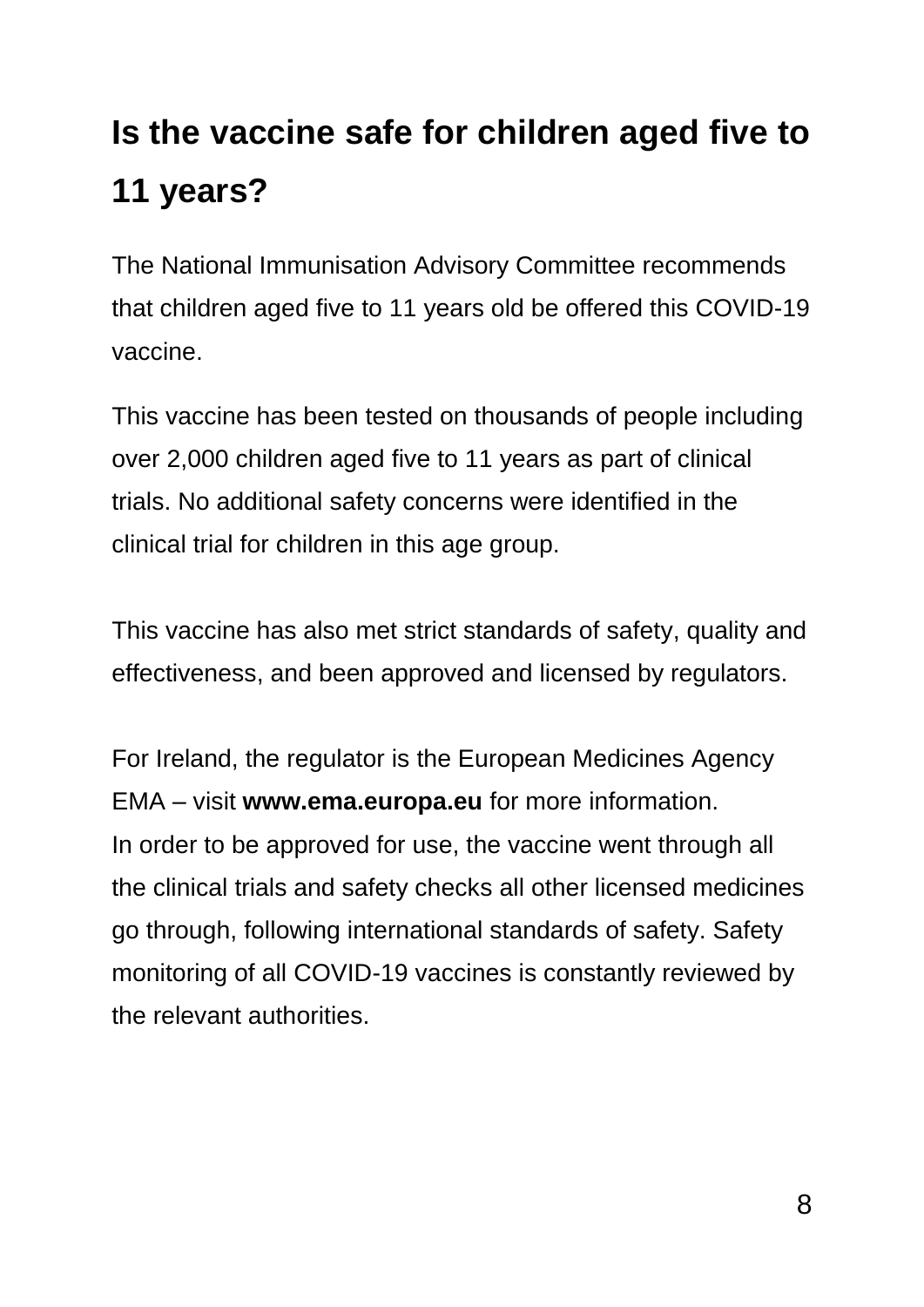While the work to develop COVID-19 vaccines has moved much faster than usual, the vaccine we are offering your child has gone through all the usual steps needed to develop and approve a safe and effective vaccine.

We are still learning about the effectiveness and side effects of COVID-19 vaccines in this age group.

All medicines have side effects and you should read about known common, rare and very rare side effects of this vaccine in this leaflet before you give consent for your child to be vaccinated.

The vaccine has already been given to millions of children aged five to 11 years old in the USA, Canada and Israel and is recommended in other European countries.

# **My child has already had COVID-19, can they get the vaccine?**

If your child has had COVID-19 they will likely have some immunity.

Even if your child has already had COVID-19, they could still get it again. The vaccine will reduce the risk of getting COVID-19 infection again.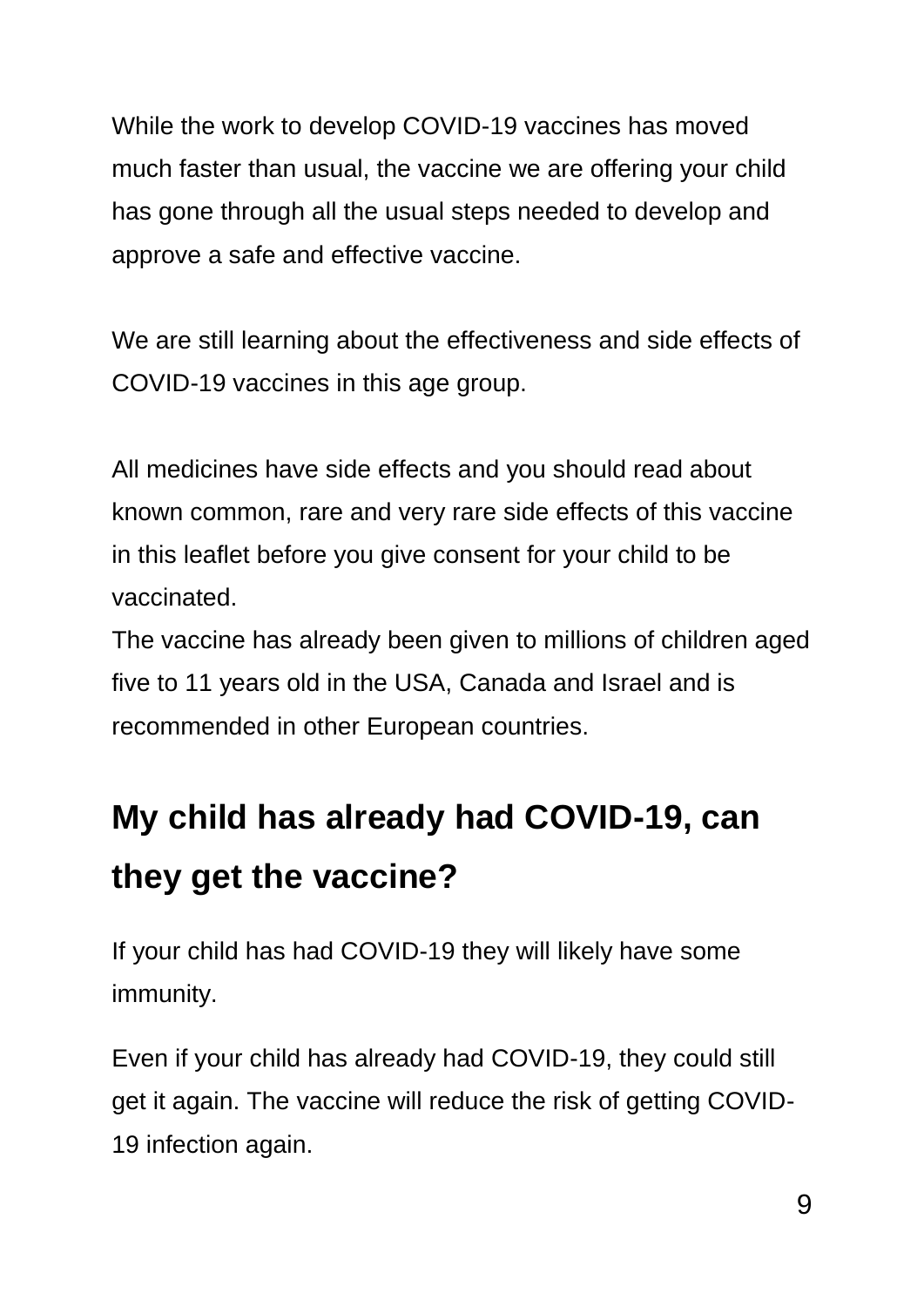# **Can my child get the COVID-19 vaccine if they have a high temperature?**

No. If they have a fever – temperature of 38 degrees Celsius or above, you should delay getting the vaccine until they feel better.

#### **Can the vaccine give my child COVID-19?**

No. The COVID-19 vaccine cannot give your child COVID-19. It is possible to catch COVID-19 before getting the vaccine and not realise they have the symptoms until after the vaccination appointment.

If your child has any symptoms of COVID-19, it is important that they self-isolate – stay in their room – and arrange a free test to find out if they have COVID-19. If your child has a fever which starts more than 2 days after they get the vaccine, or lasts longer than 2 days, your child should self-isolate until 48 hours after they feel better. You can check hse.ie to see if they need a COVID-19 test.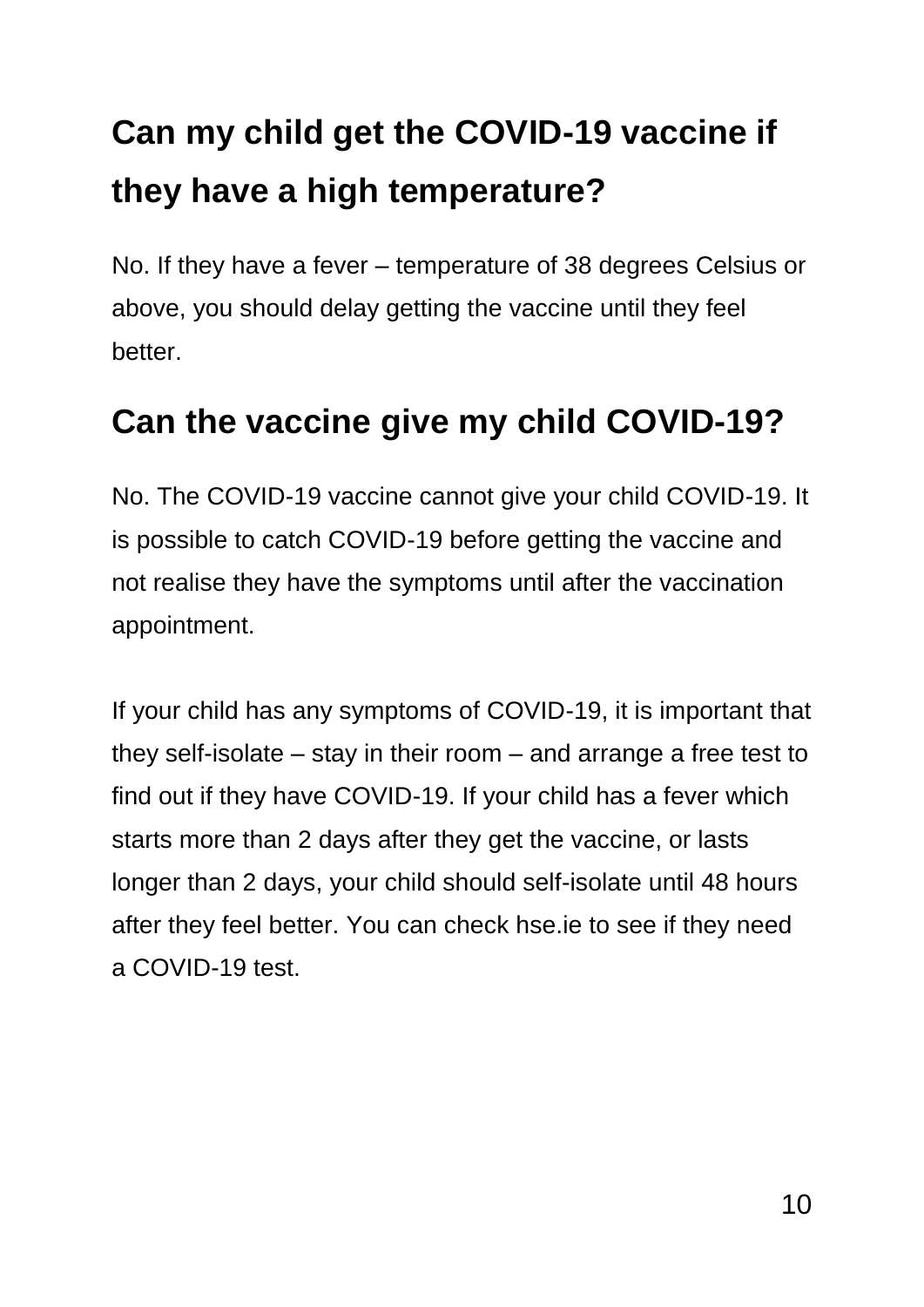### **Who is my child's vaccinator?**

This is the person who gives them their vaccine. They are trained by the HSE to give COVID-19 vaccines.

### **How is the COVID-19 vaccine given?**

The COVID-19 vaccine is given as an injection into the upper arm. It will only take a few minutes.

# **How many doses of COVID-19 vaccine will my child need?**

They will need 2 doses of the Pfizer/BioNTech vaccine for the best possible protection against COVID-19. Your child will get their second dose three weeks after the first dose.

If your child has a weak immune system they may need an additional dose of COVID-19 vaccine, at least 28 days after their second dose.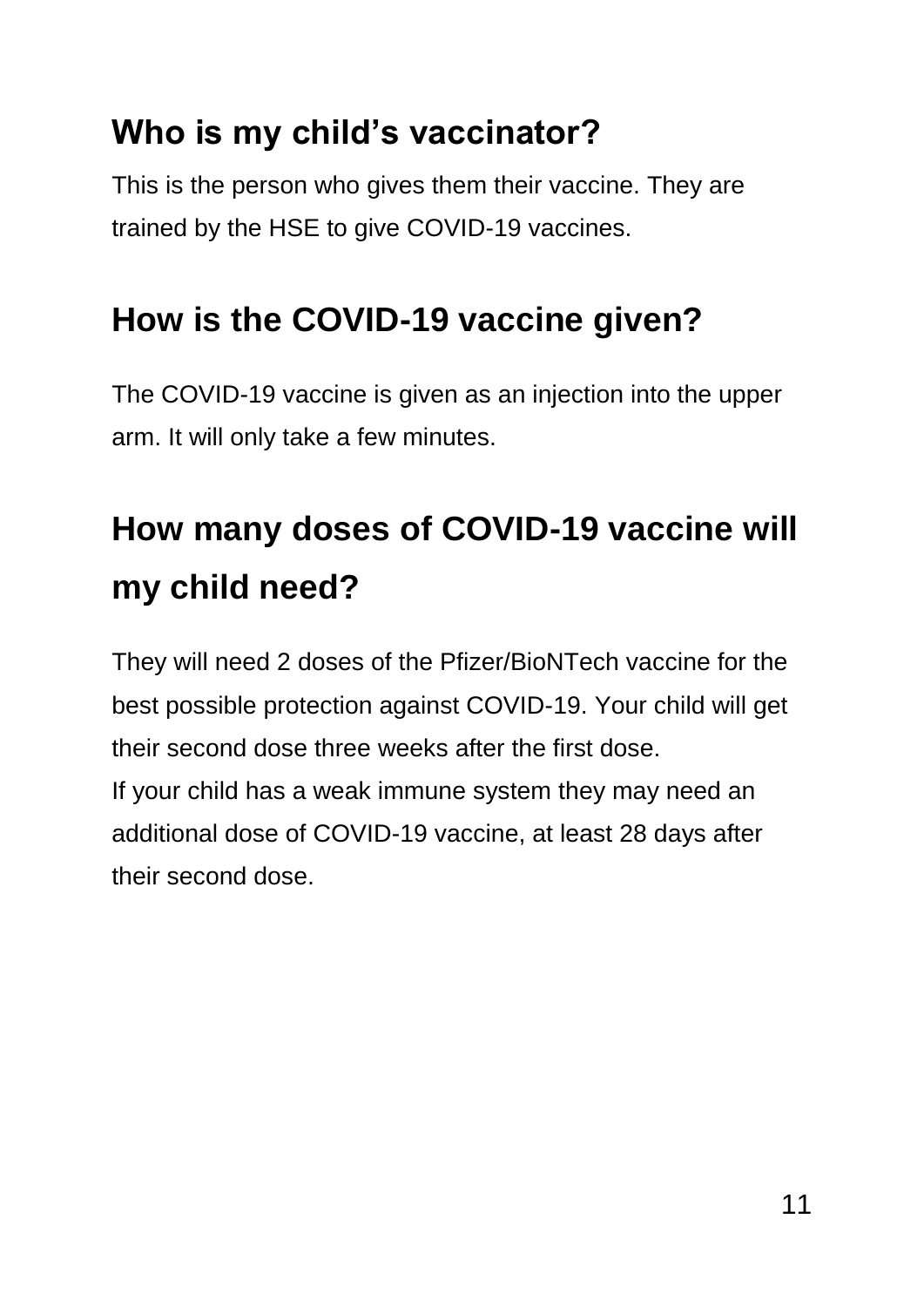# **My child has COVID-19 now, can they get the vaccine?**

If your child has COVID-19 and are due to have their first or second dose of the vaccine:

• They can be vaccinated from 4 weeks after they first develop symptoms or from their positive COVID-19 test.

If your child has COVID-19 and has had their first two doses but needs an additional dose – as they have a weak immune system:

• They need to wait for three months after they developed symptoms or from their positive COVID-19 test before getting an additional dose.

### **Why are some children with a weak immune system being offered an additional dose?**

We hope that an additional dose of vaccine will:

- Improve their immune system's response to the vaccine.
- Give them better protection against COVID-19.
- Prevent them from getting seriously ill with COVID-19.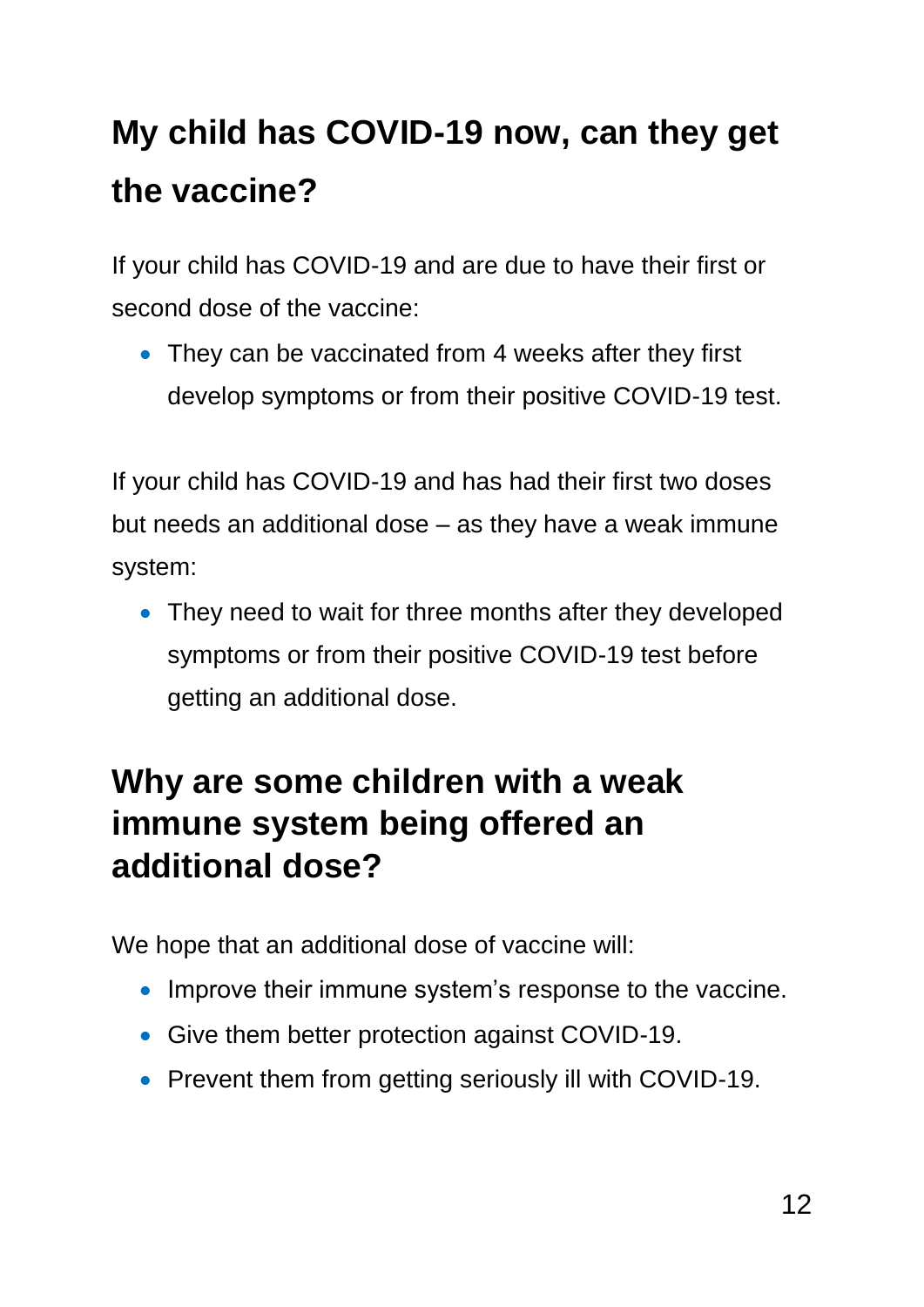### **What do we know about the safety of getting an additional dose of vaccine?**

We have less information on the safety of an additional dose of COVID-19 vaccine. Studies on people getting an additional dose haven't shown any serious side effects.

#### **What are the side effects of the vaccine?**

Like all medicines, vaccines can cause side effects. Most of these are mild to moderate, short-term, and not everyone gets them.

More than 1 in 10 people will have these very common side effects:

- feeling tired
- tenderness or swelling in your arm where you have had the vaccine injection
- headache
- muscle pain
- joint pain
- diarrhoea
- $\cdot$  fever temperature of 38 degrees Celsius or above or chills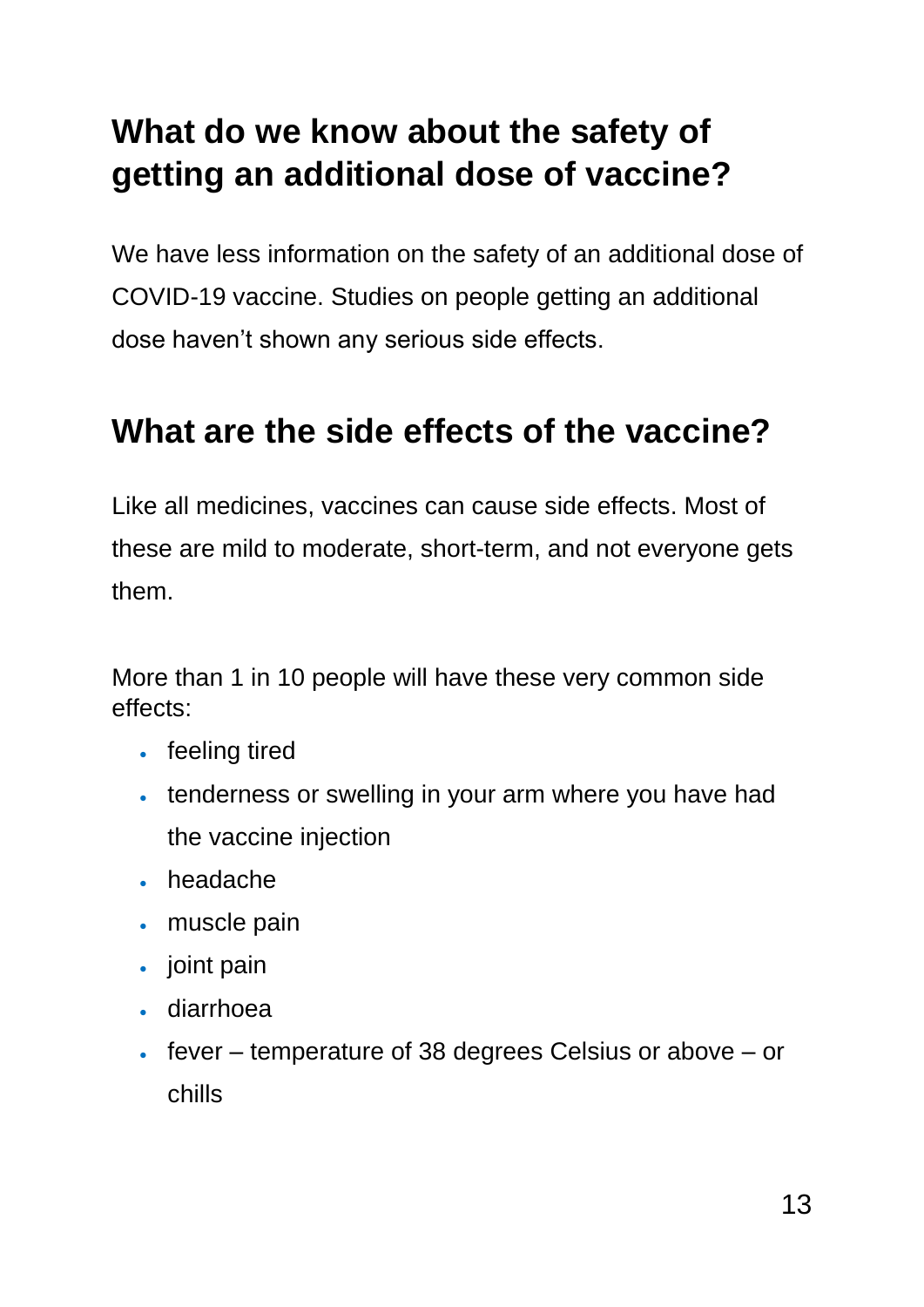Up to 1 in 10 people will have these common side effects:

- nausea,
- vomiting
- redness where the vaccine was given.

Up to 1 in 100 people will have these uncommon side effects:

- itchiness where the vaccine was given
- **•** generalised itchiness,
- a rash
- swelling of the lymph glands
- **·** sleeplessness
- excessive sweating
- night sweats
- decreased appetite
- lack of energy, lethargy or feeling unwell
- pain in the vaccinated arm

Up to 1 in 1,000 people will have these rare side effects:

- temporary drooping on one side of the face
- allergic reactions like hives or swelling of the face

Up to 1 in 10,000 people will have these very rare side effects:

• myocarditis and pericarditis.

Myocarditis and pericarditis are inflammatory heart conditions. The risk of these very rare conditions is higher in younger men.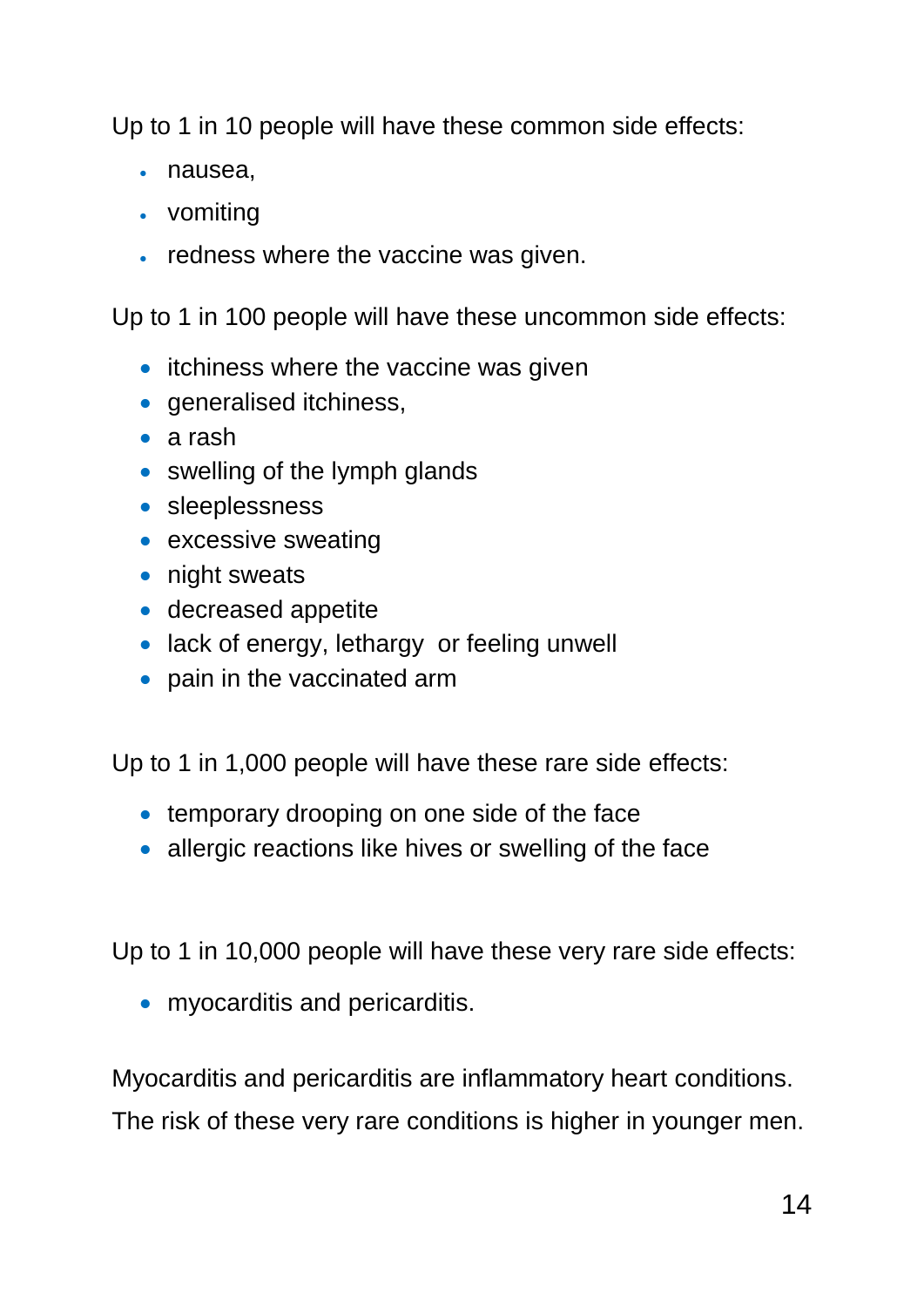These conditions are more likely to occur after the second dose and mostly happen within 14 days of getting the vaccine.

Two European studies have estimated the risk of myocarditis, after the second dose of the vaccine:

- $\cdot$  One additional case for every 38,000 men aged 12 to 29 within 7 days
- One additional case for every 17,500 men aged 16 to 24 within 28 days.

Early data from other countries shows myocarditis is less likely in those aged 12 to 15 than those aged 16 to 24. Data on those aged five to 11 is very limited.

Most people get better on their own or with supportive treatment, but would need care in hospital. We don't yet know if there are any long-term problems because of these side effects.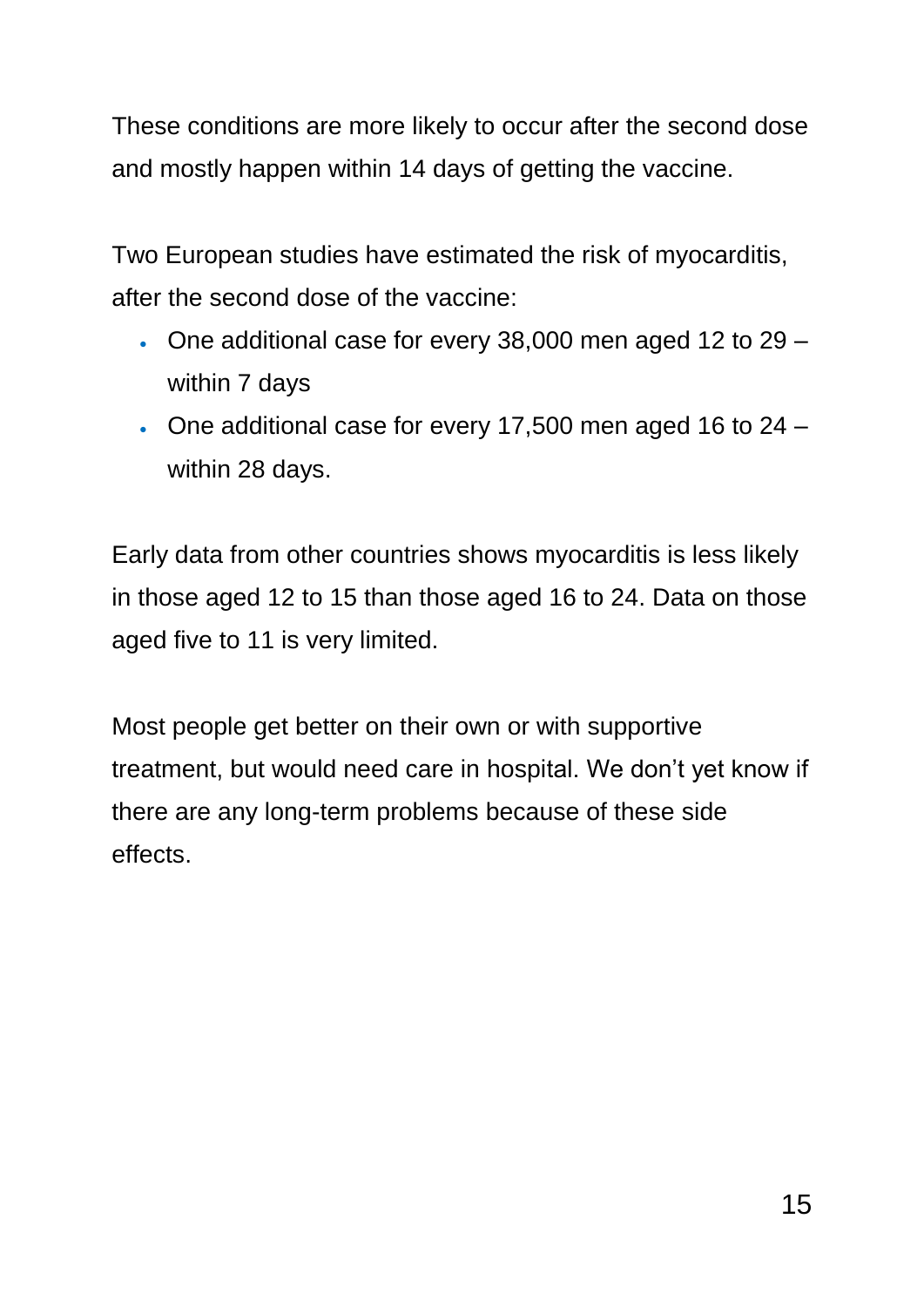It's not known yet how many people who get this vaccine will experience these side effects but they are thought to be extremely rare:

- A severe allergic reaction. Your vaccinator is trained to treat severe allergic reactions.
- Erythema Multiforme, a skin reaction that causes red spots or patches on the skin that may look like a target or "bulls-eye" with a dark red centre surrounded by paler red rings
- swelling of the face if you have facial fillers
- extensive swelling of the arm or leg where the vaccine was given
- tingling or prickling sensation, or loss of sensation in some part of the body

The COVID-19 vaccine has gone through the same clinical trials and safety checks as all other licensed vaccines, however the vaccine is new and long-term side effect information is limited.

As more people in Ireland and around the world get this vaccine, more information on side effects may become available. The HSE will update this information regularly on our website, and if necessary, will update the information leaflets given to people at their first or second dose of the vaccine.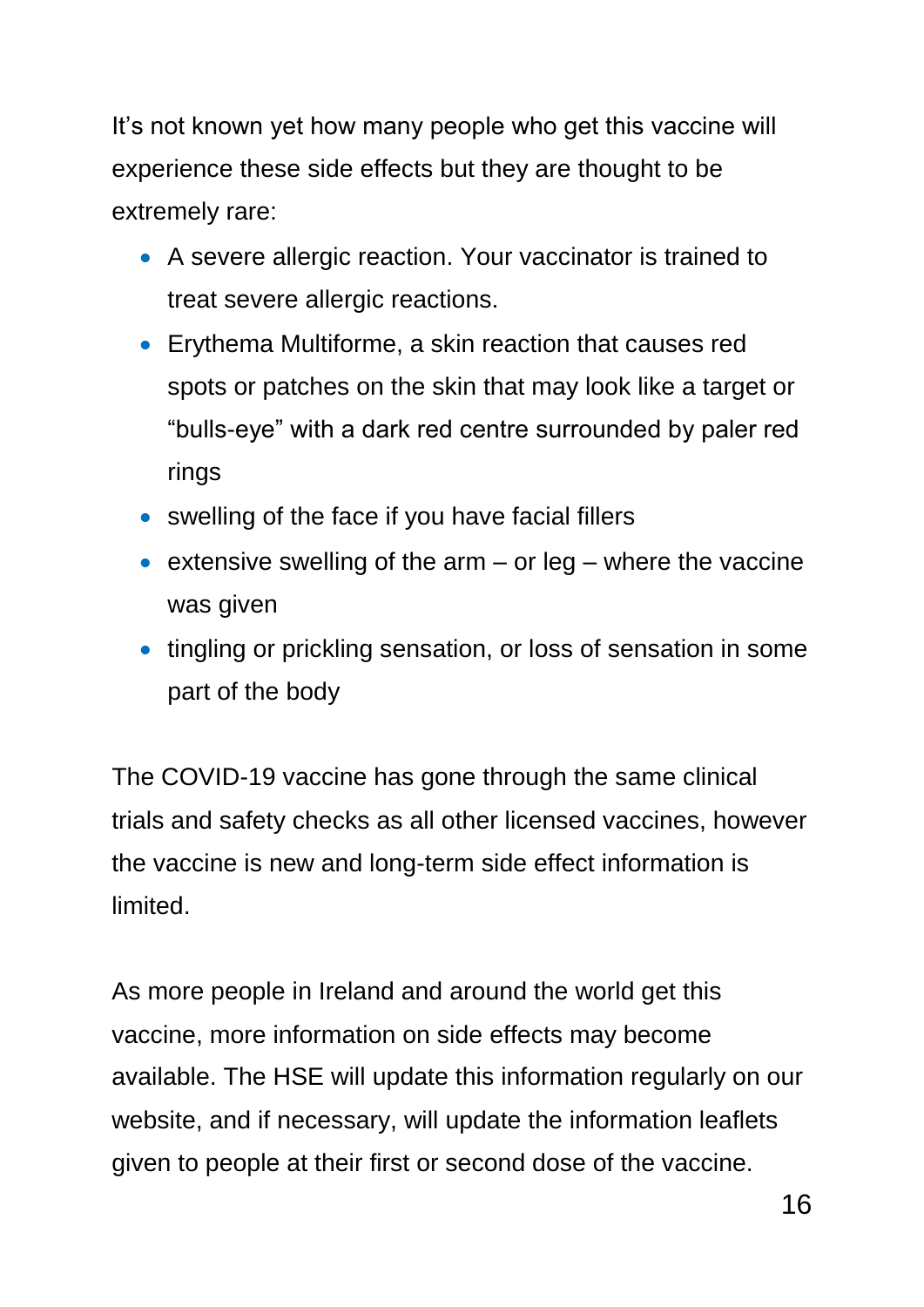### **Symptoms of myocarditis and pericarditis**

Very rarely, people may develop myocarditis and pericarditis after getting the Comirnaty – Pfizer/BioNTech – vaccine.

Myocarditis and pericarditis are inflammatory heart conditions. You should know the signs to look out for in your child.

Get medical help if your child gets any of these symptoms after their vaccine:

- breathlessness
- palpitations a forceful heartbeat that may be irregular
- chest pain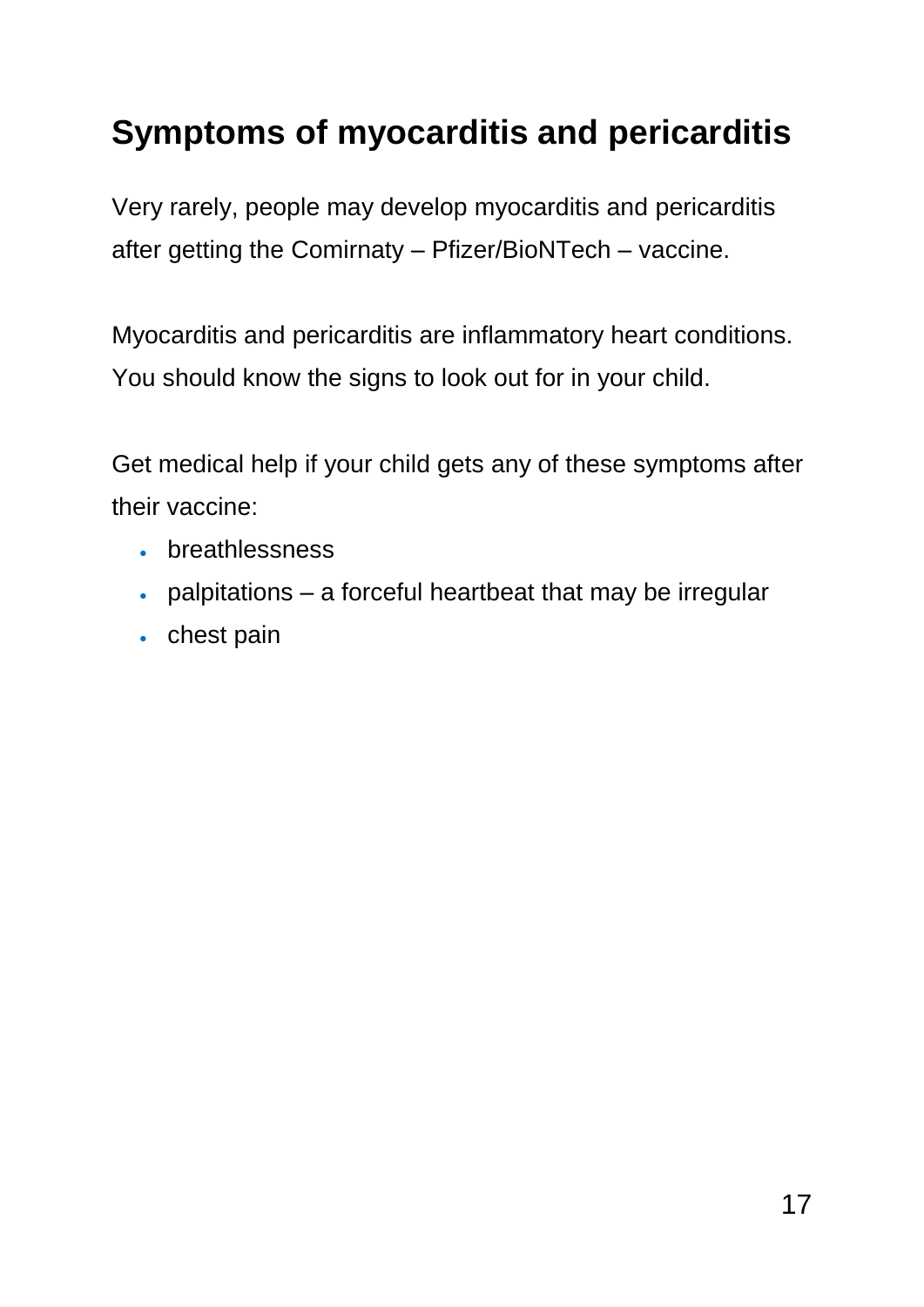# **Are there some children who should not get the COVID-19 vaccine?**

Yes. Your child should not get the Comirnaty – Pfizer/BioNTech COVID-19 vaccine if:

- your child has had a severe allergic reaction to any of the ingredients in the vaccine – including polyethylene glycol or PEG. Read the manufacturer's Patient Information Leaflet on **www.hse.ie/covid19vaccinePIL** to see the list of ingredients.
- your child has had a severe allergic reaction to a previous dose of the Pfizer/BioNTech vaccine.
- your child had myocarditis after a previous dose of this vaccine.
- your child has had a severe allergic reaction to Trometamol – a contrast dye used in MRI radiological studies.

You should talk to your child's doctor before getting the COVID-19 vaccine if they:

- $\bullet$  had a severe allergic reaction anaphylaxis in the past, including to any other vaccine or medication
- had pericarditis after a previous dose of this Comirnaty Pfizer/BioNTech vaccine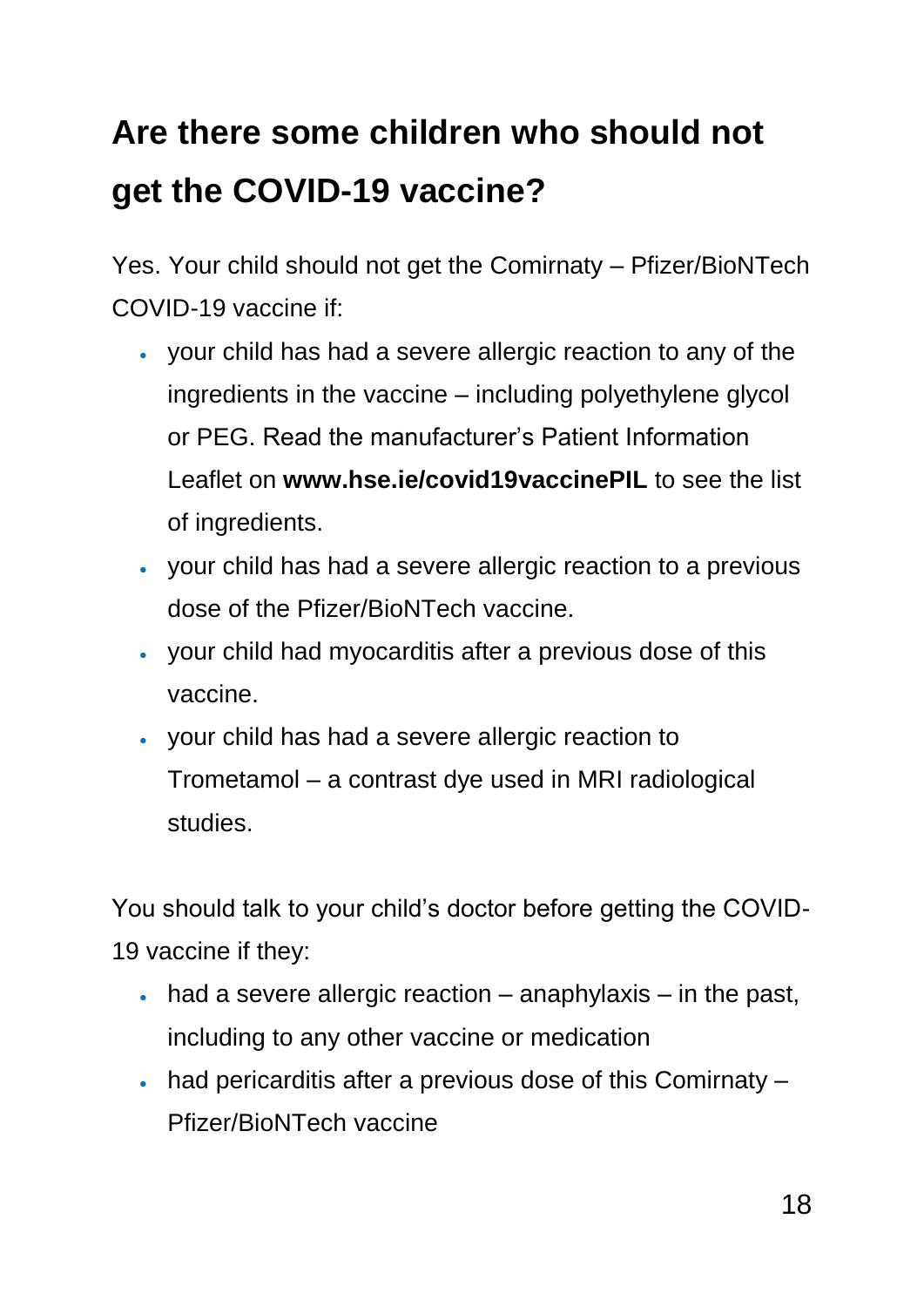If your child has previously had Multisystem Inflammatory Syndrome they can get the COVID-19 vaccine once they have recovered and at least 90 days after they were diagnosed – whichever is longer.

Most children will be able to safely get the vaccine. The person giving your child the vaccine will be happy to answer any questions you have at your appointment for the vaccine.

They will also give you an aftercare advice leaflet, and a vaccine record card showing the name and batch number of the vaccine your child has been given.

### **After getting the vaccine**

We are giving you a record of your child's vaccination today. Please keep the record card safe.

### **What might happen in the next few days?**

Some people who got the vaccine that your child got today may get some of the side effects listed above. Most of these are mild to moderate and short lived.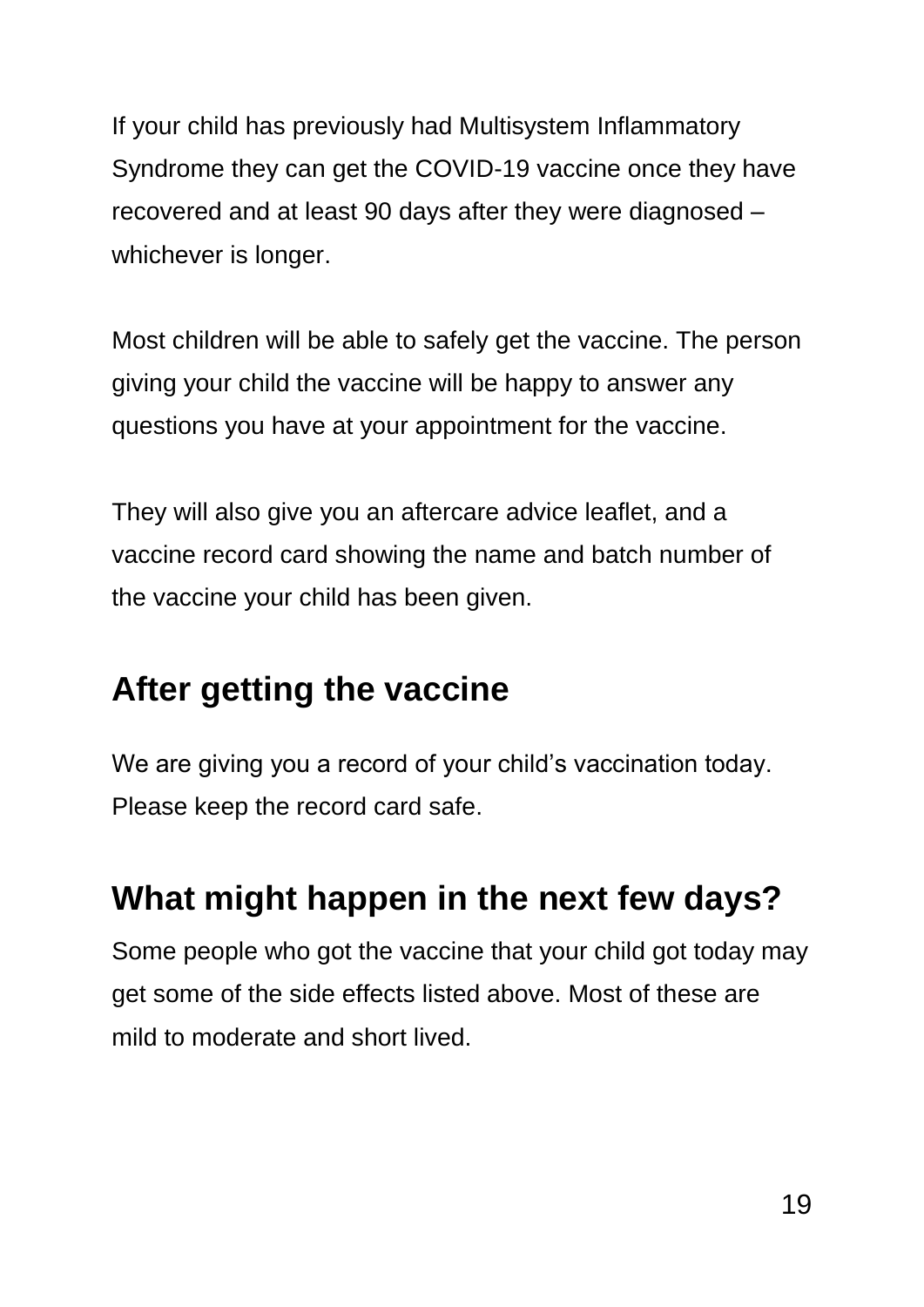#### **Fever after the vaccine**

It is quite common to develop a fever after vaccination. Usually, this happens within 2 days of getting the vaccine, and it goes away within 2 days. Your child is more likely to get a fever after their second dose of the vaccine.

If your child feels uncomfortable, you should give them paracetamol or ibuprofen as directed on the box or leaflet. If you are concerned about your child, please seek medical advice.

#### **How long does it take the vaccine to work?**

After having both doses of the COVID-19 vaccine, most people will have immunity. This means they will be protected against COVID-19.

It takes 7 days after getting the second dose for it to work. There is a chance your child might still get COVID-19, even if they have the vaccine.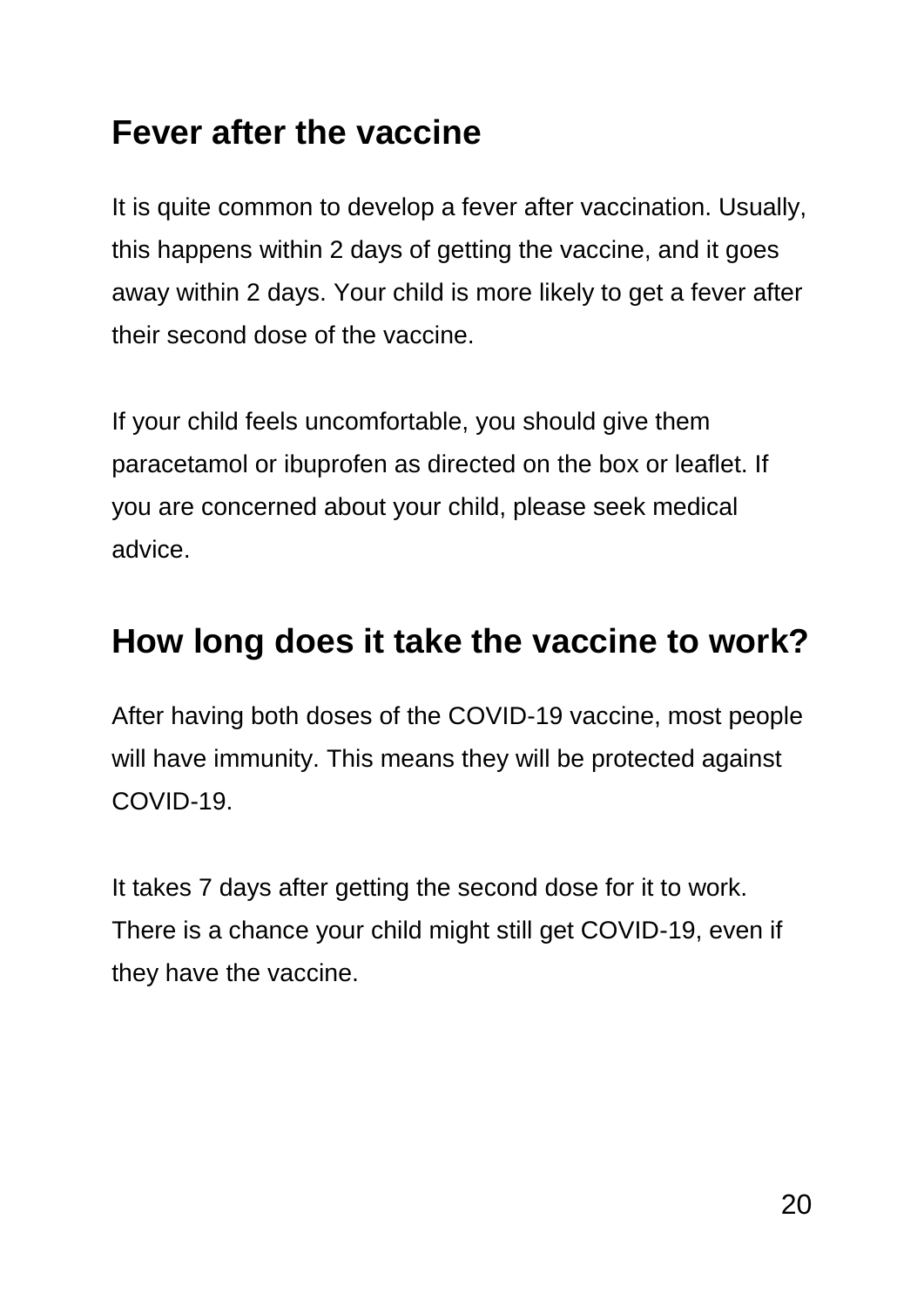#### **Does the vaccine work in everyone?**

The vaccines have been used in millions of people worldwide over the last year. There is strong, reliable evidence that COVID-19 vaccines greatly reduce the risk of getting COVID-19. They are highly effective at preventing deaths and serious illness with COVID-19.

The vaccines do not work the same in each person, and it is possible to still get COVID-19 after being vaccinated. If your child has a weakened immune system, there is no extra risk in taking the vaccine but it may not work as well for your child.

### **How long does immunity last from the vaccine?**

We do not know yet how long immunity will last. Clinical trials are ongoing to find this out.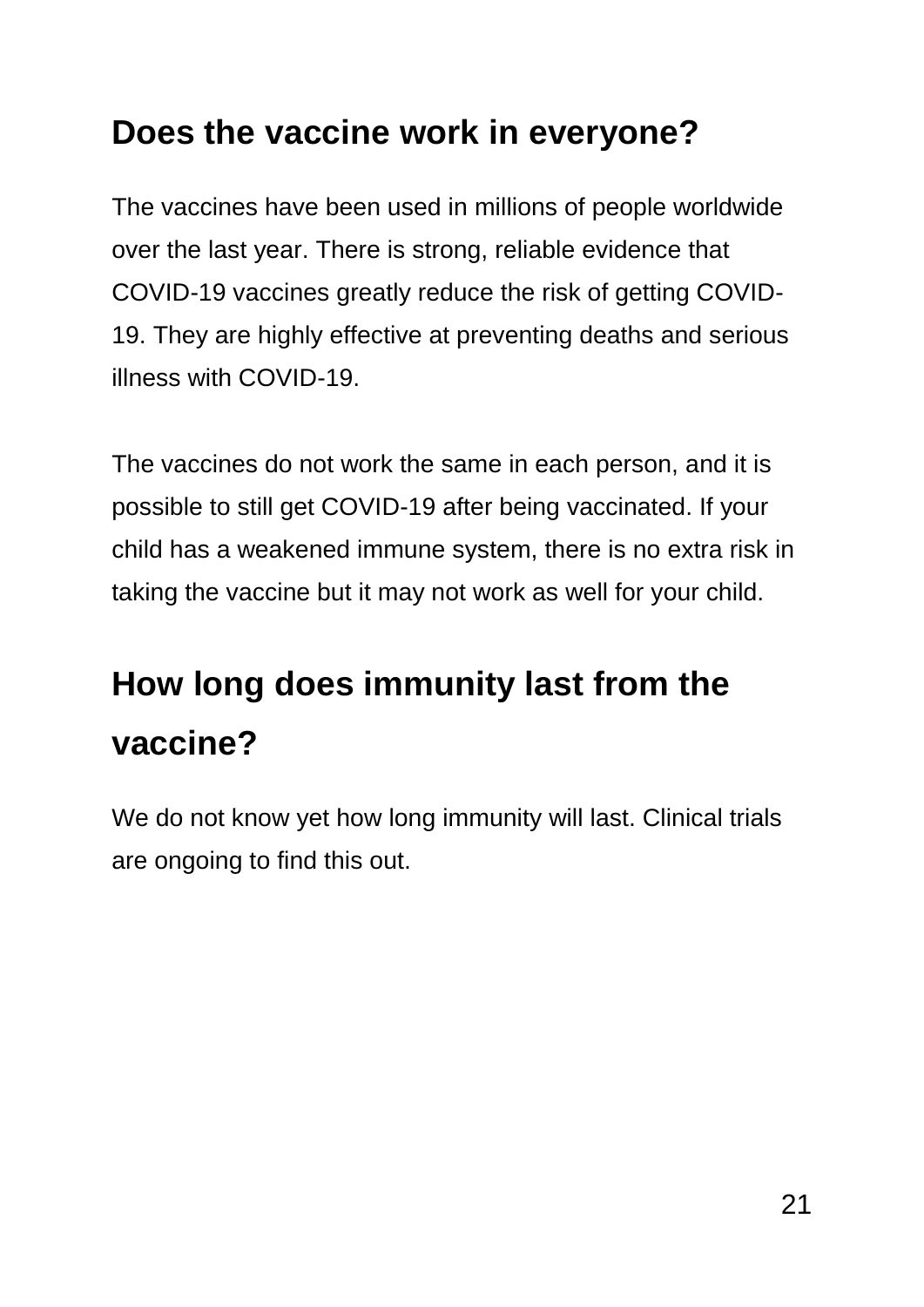# **When my child gets the vaccine, does that mean they won't spread COVID-19 to others?**

We do not know yet if having the vaccine stops people spreading the COVID-19 virus to others. That is why it is important that we all continue to follow public health advice on how to stop the spread of the virus.

After vaccination your child will be advised to continue to follow public health guidelines for vaccinated people.

# **Can my child get the COVID-19 vaccine and other vaccines?**

As a precaution, it is advised that for children in this age group, the COVID-19 vaccine and any other vaccine are separated by 14 days.

### **Consent for your child to be vaccinated**

A parent or legal guardian will be asked to give consent for each child to be vaccinated.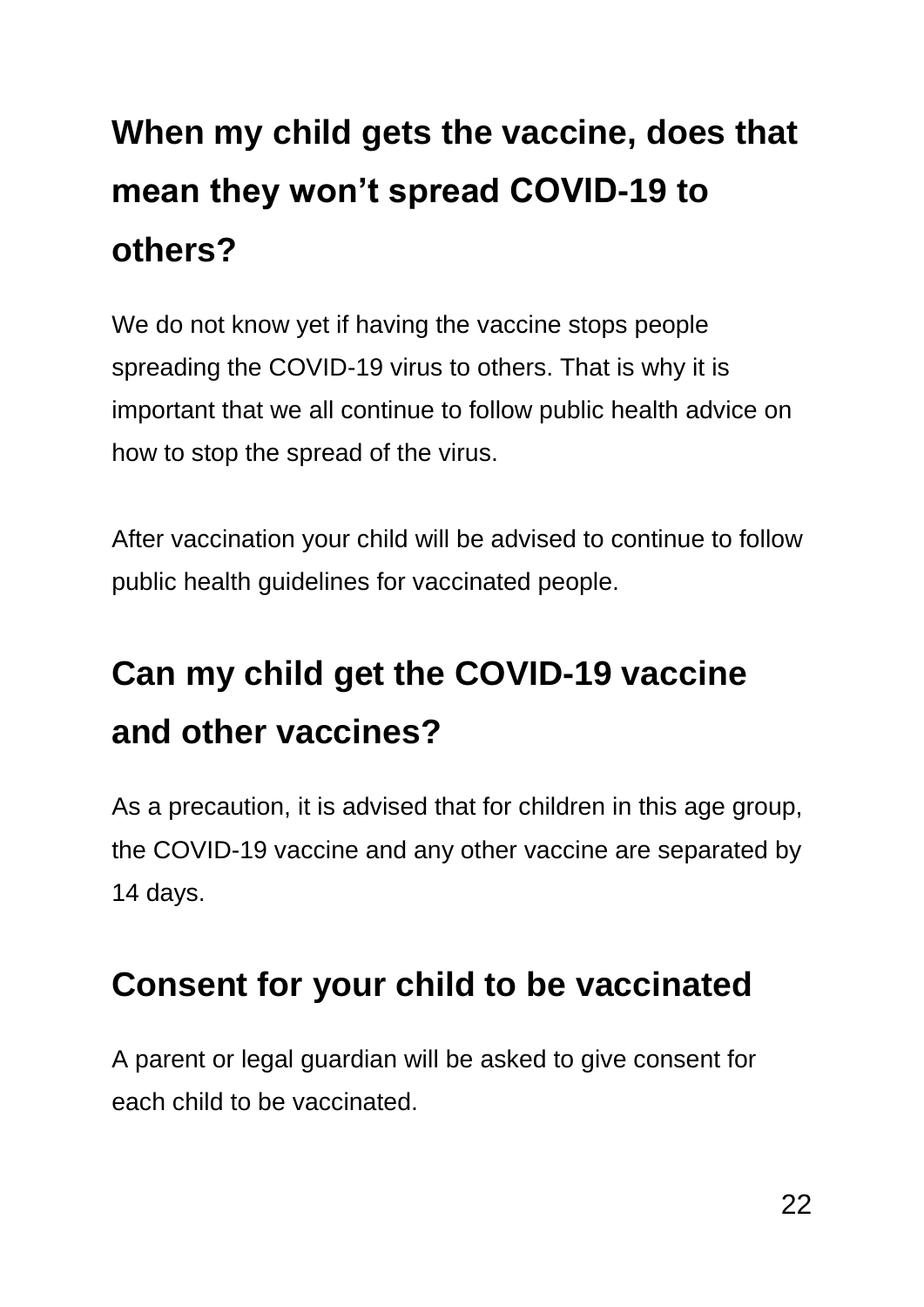A child will not be allowed to attend a vaccination centre alone for a vaccine.

Your decision to give consent for the vaccine or not will be respected and the following summary might be useful to you in being informed about your choices.

### **Benefits of the vaccine**

- Protection for children and young people who have health conditions that put them at high risk of severe COVID-19.
- Protection for healthy children and young people from severe COVID-19 - although this is very rare in this age group. The risk of a child being hospitalised because of COVID-19 is very low, and the risk of any child needing intensive care treatment is extremely low.
- Protection from COVID-19, and complications from COVID-19 such as 'long COVID' and Multisystem Inflammatory Syndrome in children.
- Protection from COVID-19 which can cause children to miss school and other people in the home may have to restrict movements.
- May help prevent the spread of COVID-19 to others. This is especially important if children and young people are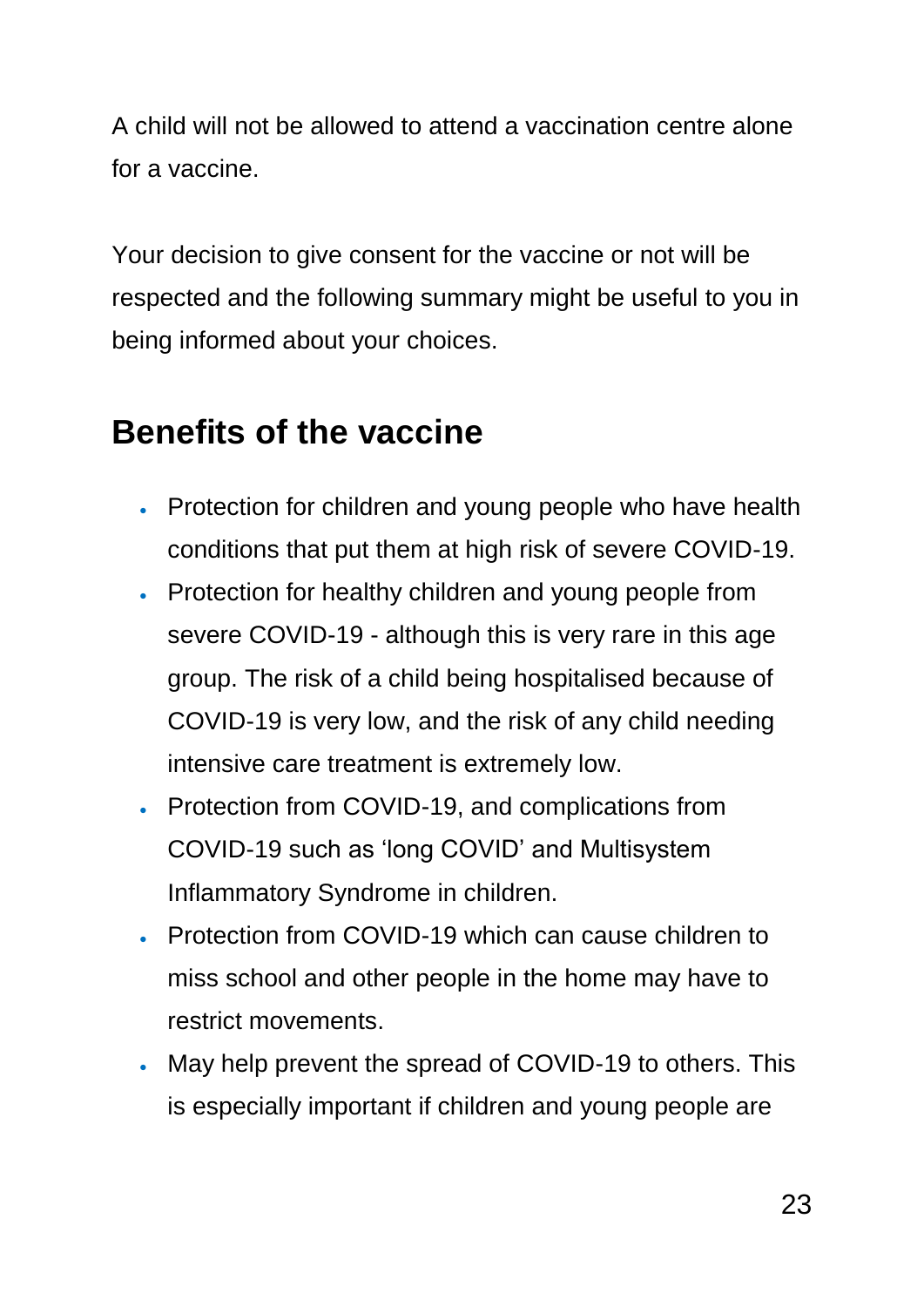living with a younger child or an adult who is at risk of severe COVID-19.

#### **Consider your child having the vaccine if:**

- Your child has an underlying medical condition that puts them at high risk of severe COVID-19.
- Your child lives with a child or an adult who is at high risk of severe COVID-19.
- You want to increase protection for your child against the extremely rare possibility of severe COVID-19, Multisystem Inflammatory Syndrome or 'long COVID'.

#### **Risks of the vaccine**

- Short term side effects like a sore arm, fever or tiredness.
- About 1 in 100,000 people might have a severe side effect, like an allergic reaction to the vaccine.
- Very rarely some people develop inflammation of the heart  $-$  myocarditis  $-$  and the outer lining of the heart  $$ pericarditis– after vaccination. Most people recover from myocarditis and pericarditis but they may need treatment in hospital.
- We don't yet have information about longer term effects of COVID-19 vaccines in children and young people.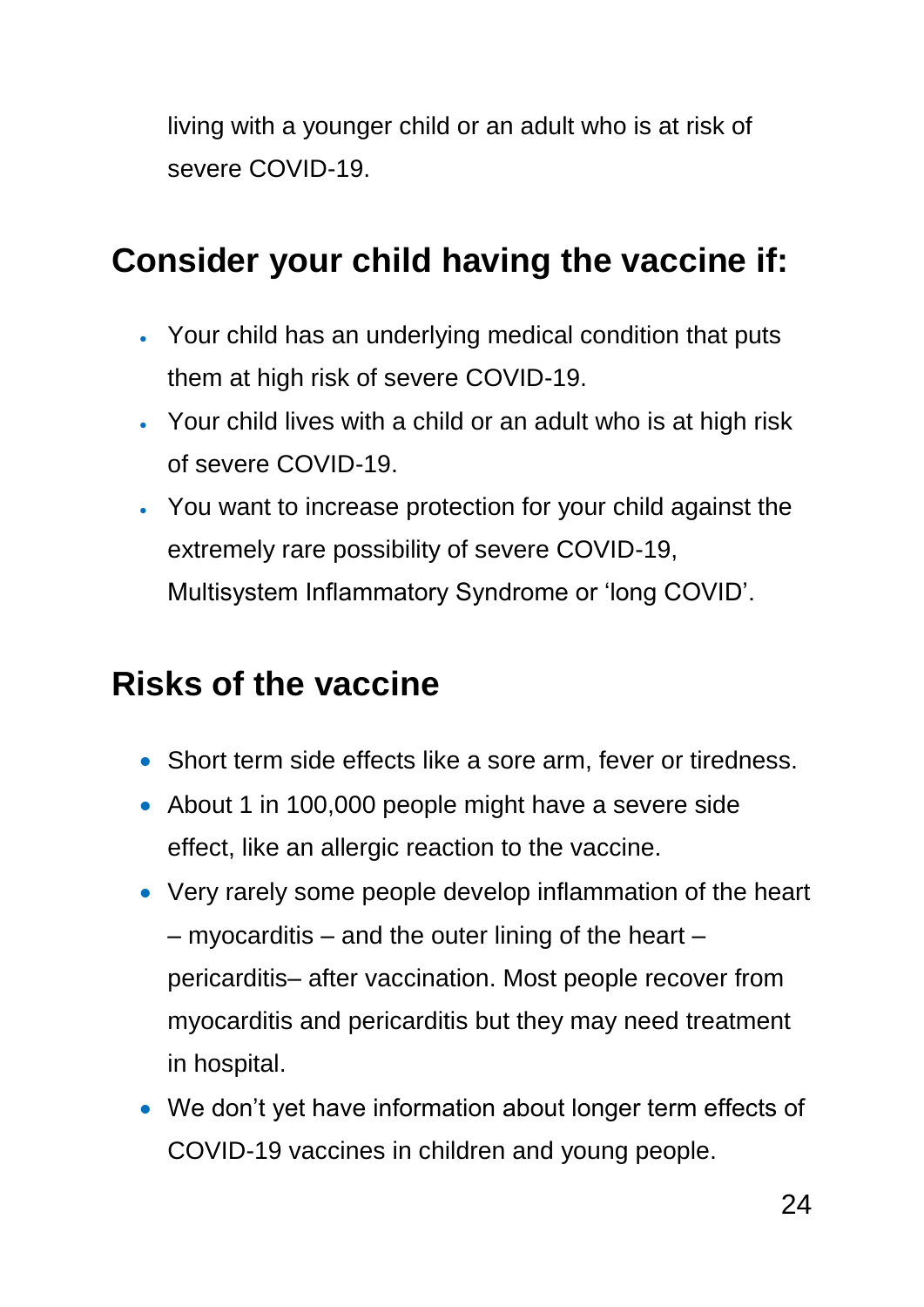**Consider your child not having the vaccine, or waiting until more information is available, if:**

- You do not want to risk the very rare side effect of myocarditis and pericarditis from vaccination.
- You want to wait for more information to become available about the risk of Multisystem Inflammatory Syndrome and of COVID-19 in children.
- You want to wait for more information to be available about the longer term effects of the vaccines in children and young people.

#### **More information**

For more information, read the manufacturer's Patient Information Leaflet. This will be printed for you on the day your child gets their vaccine, or you can find it on **www.hse.ie/covid19vaccinePIL**

You can also talk to a health professional, like your GP – Doctor, Pharmacist or healthcare team.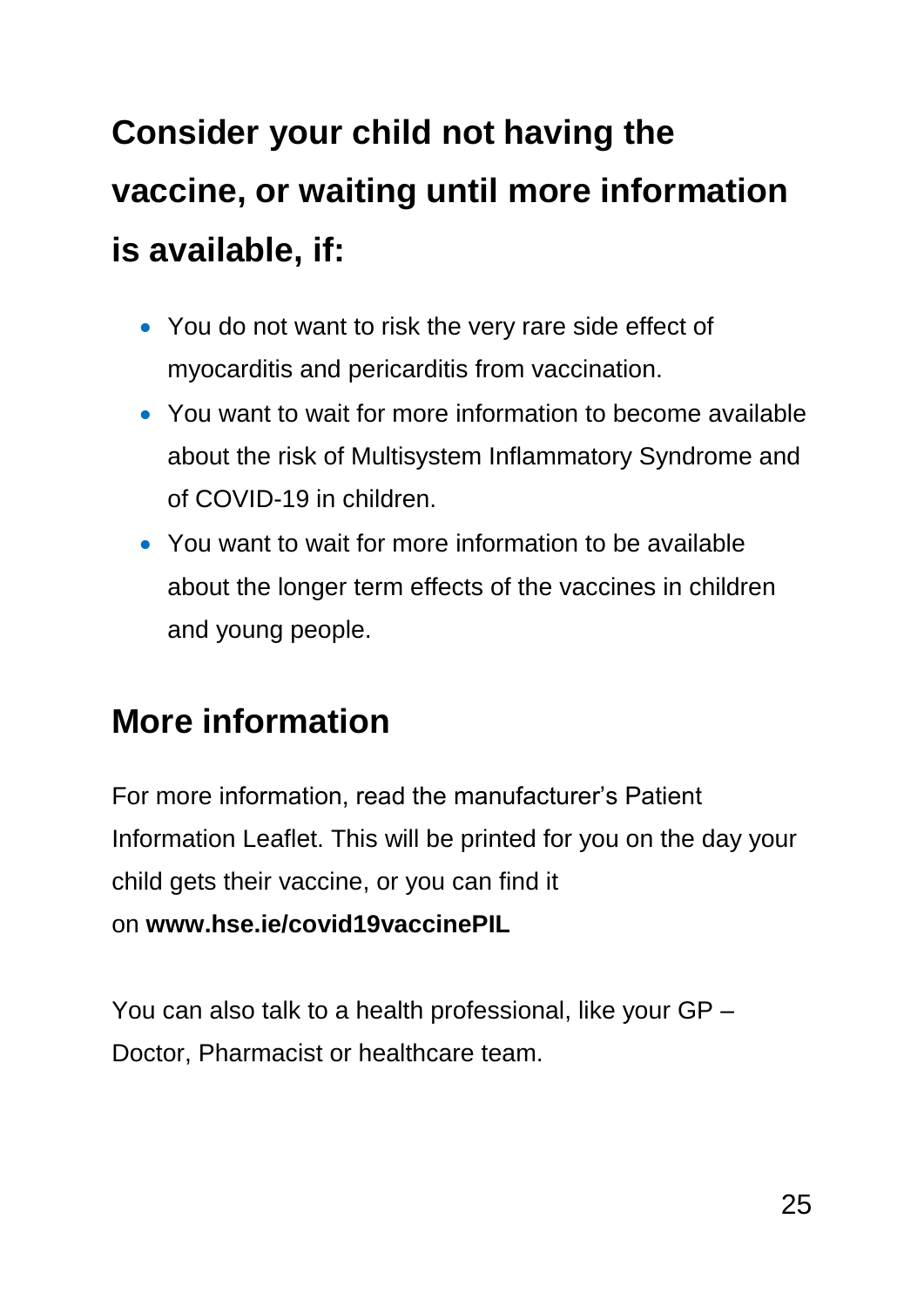#### You can also visit the HSE website at **www.hse.ie/covid19vaccine** or call HSELive on **1800 700 700**.

For more information on the COVID-19 vaccine, including materials in other formats and translation support, visit **www.hse.ie/covid19vaccinematerials**

#### **How do I report side effects?**

As with all vaccines, you can report suspected side effects to the Health Products Regulatory Authority – HPRA.

The HPRA is the regulatory authority in the Republic of Ireland for medicines, medical devices and other health products. As part of its role in the safety monitoring of medicines, the HPRA operates a system through which healthcare professionals or members of the public can report any suspected adverse reactions – side effects – associated with medicines and vaccines which have occurred in Ireland.

The HPRA strongly encourages reporting of suspected adverse reactions – side effects – associated with COVID-19 vaccines to support continuous monitoring of their safe and effective use.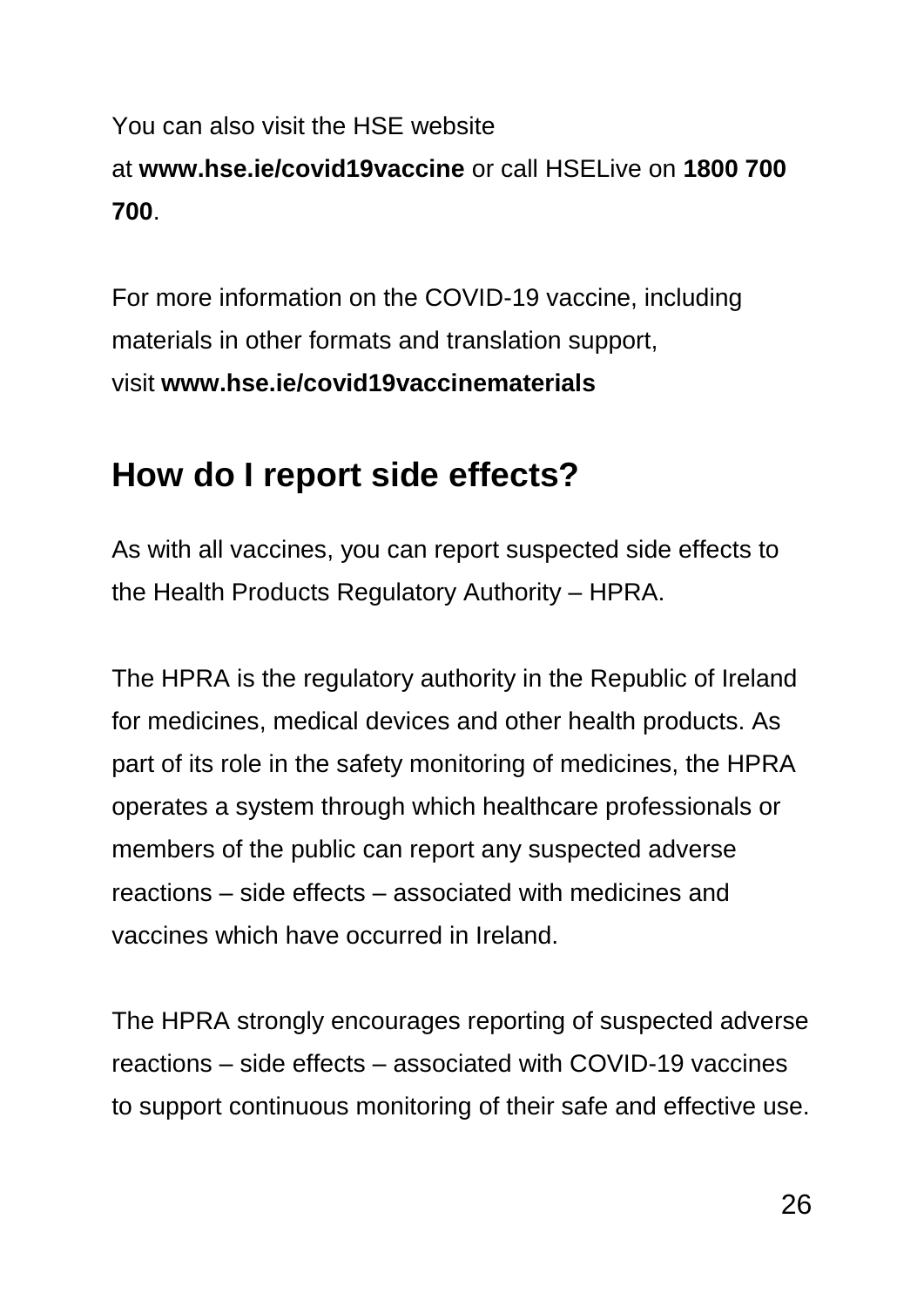To report a suspected adverse reaction to the COVID-19 vaccine, please visit **www.hpra.ie/report**

You can also ask your Doctor or a family member to report this for you. As much information as is known should be provided, and where possible, the vaccine batch number should be included.

The HPRA cannot provide clinical advice on individual cases. Members of the public should contact their healthcare professional – their Doctor or Pharmacist – with any medical concerns they may have.

### **Your personal information**

In order to administer the vaccine safely and to record all the necessary information to monitor and manage the vaccine, the HSE will be processing your child's personal information. All information processed by the HSE will be in accordance to the general laws and in particular the General Data Protection Regulation GDPR which came into force in 2018.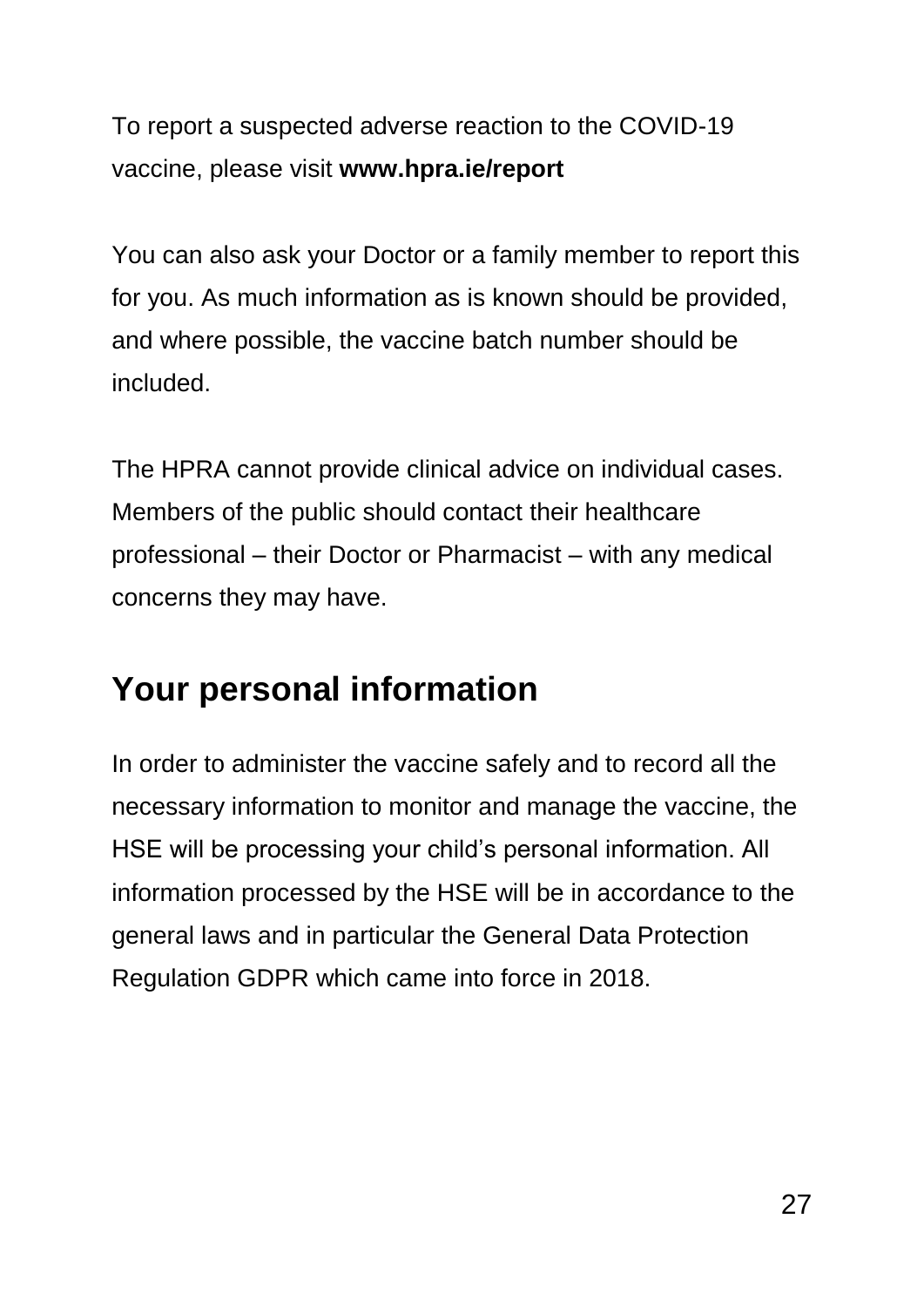The processing of your child's data will be lawful and fair. It will only be processed for the specific purpose to manage the vaccinations. The principle of Data Minimisation has been applied. This means that only data that is necessary to identify your child, book their appointment, record their vaccination and monitor its effects is being recorded.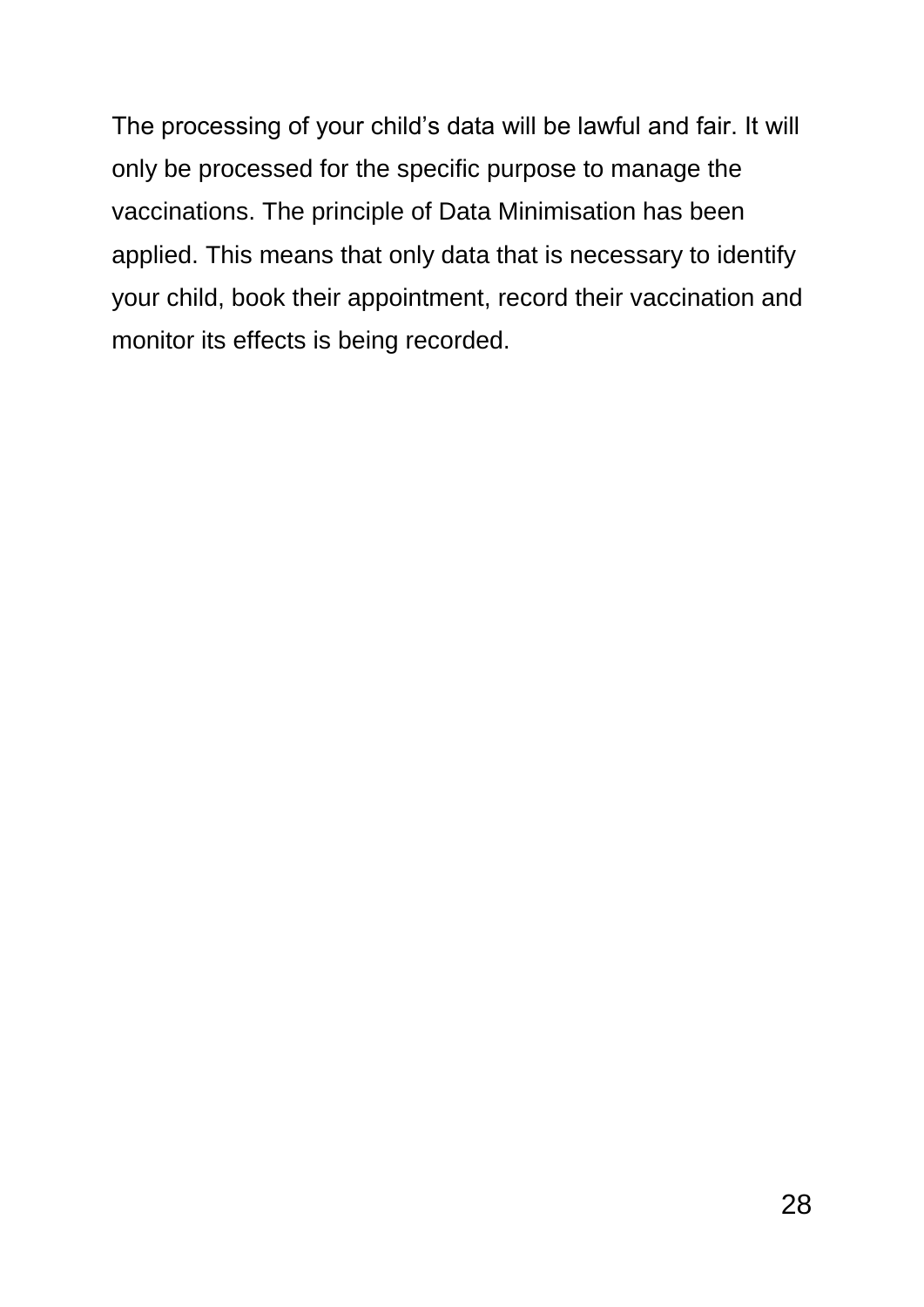You have the following rights under the GDPR in respect of your child's personal data that are processed.

- Request information on and access to your child's personal data – commonly known as a 'data subject access request'. This enables you – the child's parent or legal guardian – to receive a copy of the personal data we hold about your child and to check that we are lawfully processing it.
- Request correction of the personal data that we hold about your child. This enables you to have any incomplete or inaccurate information we hold about your child corrected.
- Request erasure of your child's personal data. This enables you to ask us to delete or remove your child's personal data where there is no good reason for us continuing to process it. You also have the right to ask us to delete or remove your child's personal information where you have exercised your right to object to processing.
- Object to processing of your personal data.

More information is available at **www.hse.ie/eng/gdpr**